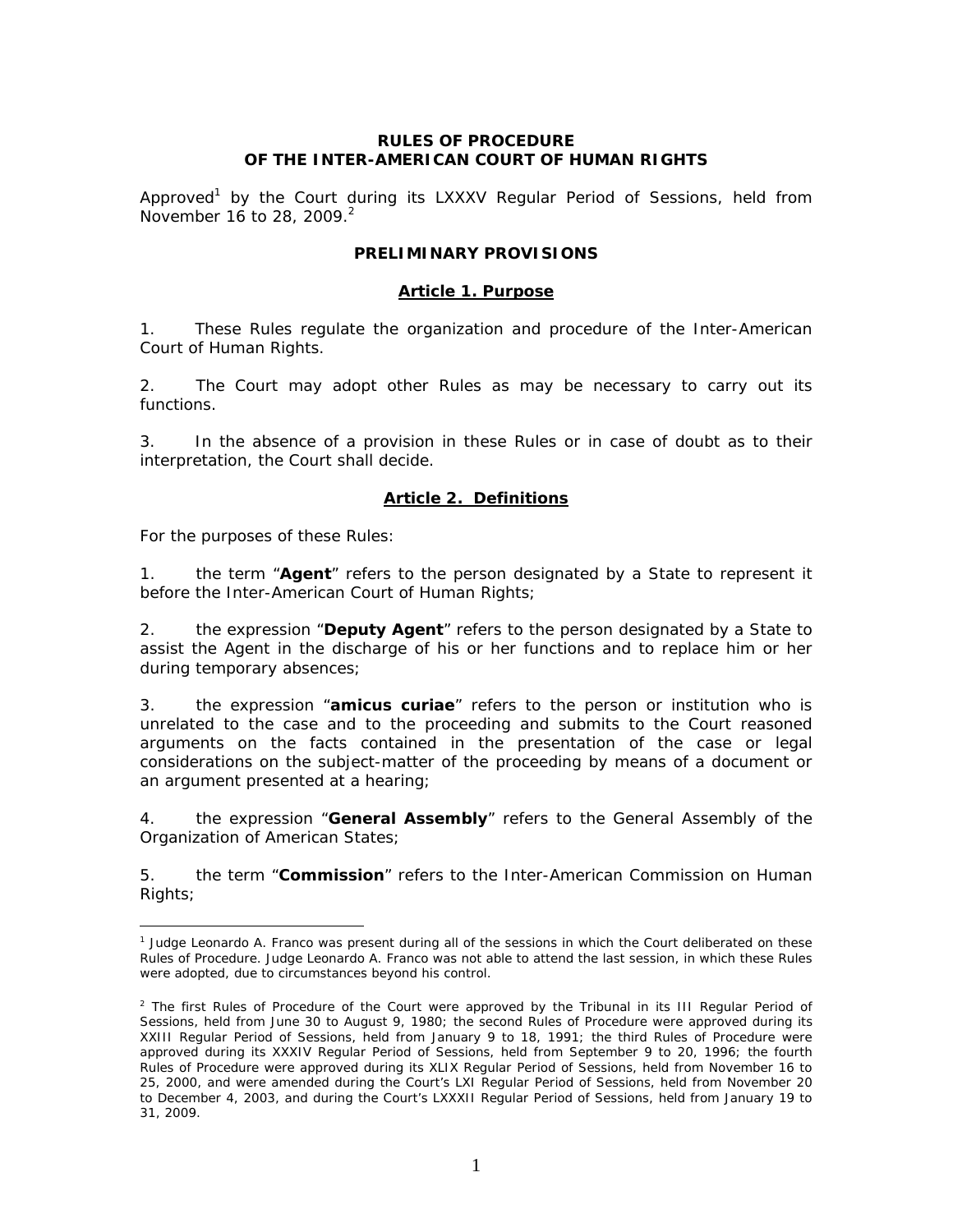6. the expression "**Permanent Commission**" refers to the Permanent Commission of the Inter-American Court of Human Rights;

7. the expression "**Permanent Council**" refers to the Permanent Council of the Organization of American States;

8. the term "**Convention**" refers to the American Convention on Human Rights (Pact of San José, Costa Rica);

9. the term "**Court**" refers to the Inter-American Court of Human Rights;

10. the term "**declarants**" refers to the alleged victims, witnesses, and expert witnesses that make declarations in a proceeding before the Court;

11. the expression "**Inter-American Defender**" refers to the person whom the Court designates to undertake the legal representation of an alleged victim that has not designated an advocate on his or her own accord;

12. the term "**Delegates**" refers to the persons designated by the Commission to represent it before the Court;

13. the term "**day**" shall be understood to be a natural day;

14. the expression "**States Parties**" refers to the States that have ratified or have adhered to the Convention;

15. the expression "**Member States**" refers to the States that are members of the Organization of American States;

16. the term "**Statute**" refers to the Statute of the Court adopted by the General Assembly of the Organization of American States on 31 October 1979 (AG/RES. 448  $[IX-0/79]$ , as amended;

17. the term "**Judge**" refers to the Judges who compose the Court in each case;

18. the expression "**Titular Judge**" refers to any Judge selected pursuant to Articles 53 and 54 of the Convention;

19. the expression "**Interim Judge**" refers to any Judge appointed pursuant to Articles 6(3) and 19(4) of the Statute;

20. the expression "**Judge** *ad hoc*" refers to any Judge appointed pursuant to Article 55 of the Convention;

21. the term "**month**" shall be understood to be a calendar month;

22. the acronym "**OAS**" refers to the Organization of American States;

23. the term "**expert witness**" refers to the person whom, possessing particular scientific, artistic, technical, or practical knowledge or experience, informs the Court about issues in contention inasmuch as they relate to his or her special area of knowledge or experience;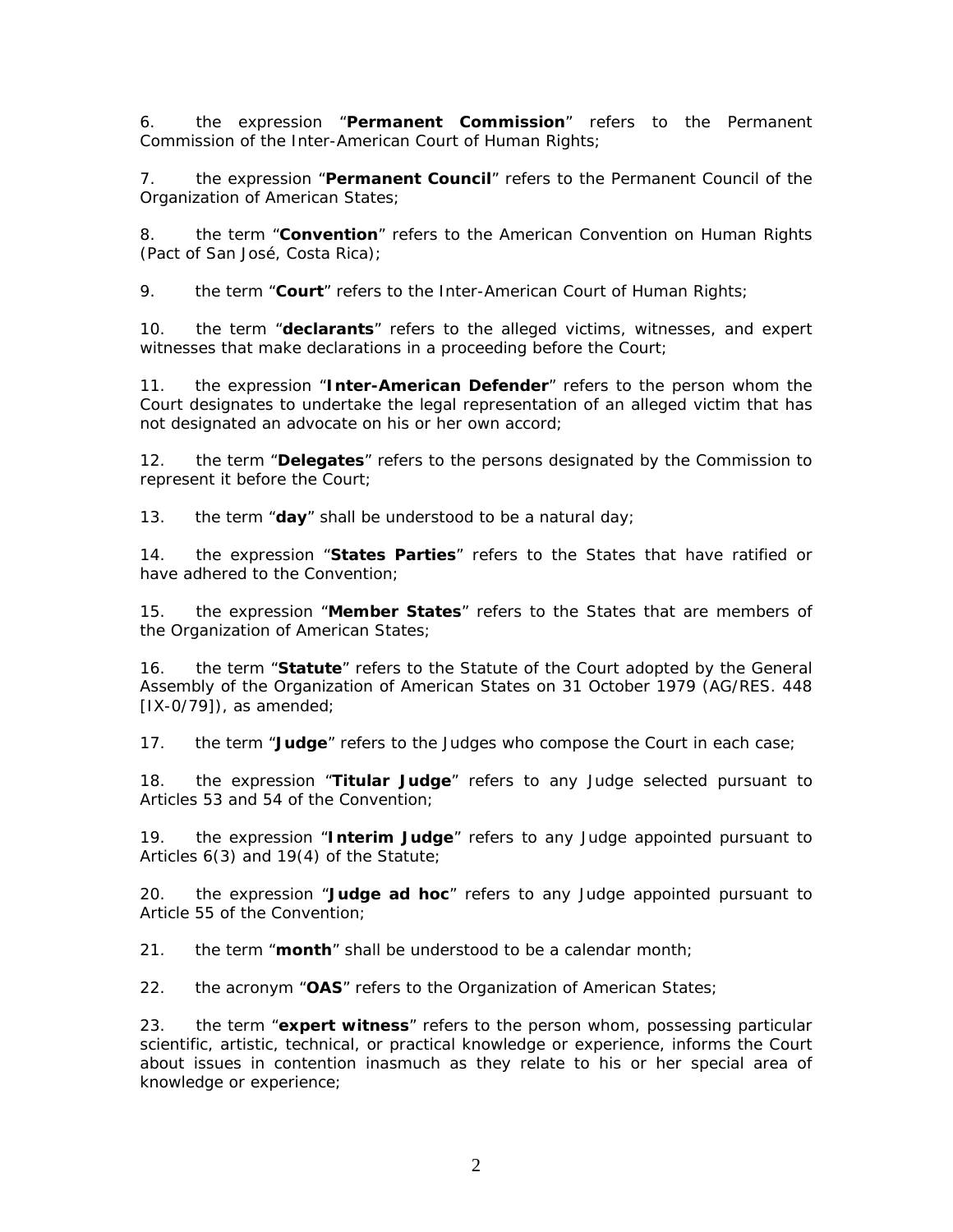24. the term "**Presidency**" refers to the President of the Court;

25. the expression "**alleged victim**" refers to the person whose rights under the Convention or another treaty of the Inter-American System have allegedly been violated;

26. the term "**representatives**" refers to the duly accredited legal representative or representatives of the alleged victim or victims;

27. the term "**Secretariat**" refers to the Secretariat of the Court;

28. the term "**Secretary**" refers to the Secretary of the Court;

29. the expression "**Deputy Secretary**" refers to the Deputy Secretary of the Court;

30. the expression "**Secretary General**" refers to the Secretary General of the OAS;

31. the term "**Tribunal**" refers to the Inter-American Court of Human Rights;

32. the term "**Vice-Presidency**" refers to the Vice-President of the Court;

33. the term "**victim**" refers to a person whose rights have been violated, according to a judgment emitted by the Court.

# **TITLE I ORGANIZATION AND FUNCTIONING OF THE COURT**

### **Chapter I THE PRESIDENCY AND VICE-PRESIDENCY**

### **Article 3. Election of the Presidency and the Vice-Presidency**

1. The Presidency and the Vice-Presidency shall be elected by the Court for a period of two years and may be reelected. Their term shall begin on the first day of the year in question. The election shall take place during the last regular period of sessions held by the Court during the preceding year.

2. The elections referred to in this Article shall be carried out through a secret vote of the Titular Judges present, and the Judges who win four or more votes shall be elected. If no candidate receives the required number of votes, a new election shall take place between the two Judges who have received the most votes. In the event of a tie, the Judge having precedence in accordance with Article 13 of the Statute shall be deemed elected.

# **Article 4. Functions of the Presidency**

- 1. The functions of the Presidency are to:
	- a. represent the Court;
	- b. preside over the sessions of the Court and submit the topics appearing on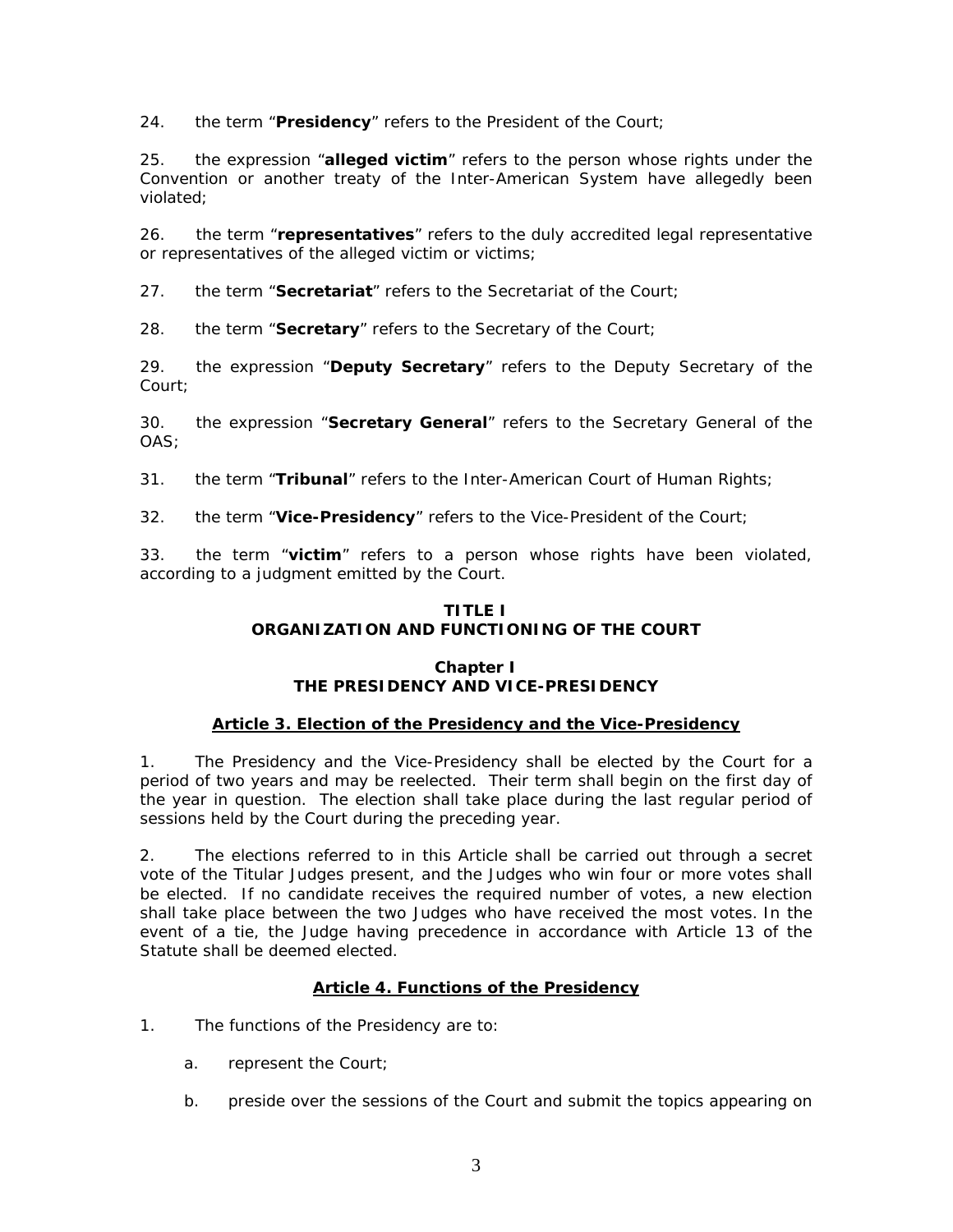the agenda to its consideration;

- c. direct and promote the work of the Court;
- d. rule on the points of order that arise during the sessions of the Court. If any Judge so requests, a point of order shall be decided by a majority vote;
- e. present a biannual report to the Court on the activities he or she has carried out as President during that period;
- f. exercise such other functions as are conferred upon him or her by the Statute or these Rules, or entrusted to him or her by the Court.

2. In specific cases, the Presidency may delegate the representation referred to in paragraph 1(a) of this Article to the Vice-Presidency, to any of the Judges, or, if necessary, to the Secretary or Deputy Secretary.

### **Article 5. Functions of the Vice-Presidency**

1. The Vice-Presidency shall replace the Presidency in the latter's temporary absence, and shall assume the Presidency when the absence is permanent. In the latter case, the Court shall elect a Vice-Presidency to serve out the rest of the term. The same procedure shall be followed if the absence of the Vice-Presidency is permanent.

2. In the absence of the Presidency and the Vice-Presidency, their functions shall be assumed by the other Judges in the order of precedence established in Article 13 of the Statute.

### **Article 6. Commissions**

1. The Permanent Commission shall be composed of the Presidency, the Vice-Presidency, and any other Judges that the Presidency deems appropriate to appoint, according to the needs of the Court. The Permanent Commission shall assist the Presidency in the exercise of his or her functions.

2. The Court may appoint other Commissions for specific matters. In urgent cases, these Commissions may be appointed by the Presidency if the Court is not in session.

3. The Commissions shall be governed by the provisions of these Rules, as applicable.

#### **Chapter II THE SECRETARIAT**

### **Article 7. Election of the Secretary**

1. The Court shall elect its Secretary, who must possess the legal knowledge required for the position, a command of the working languages of the Court, and the experience necessary for discharging his or her functions.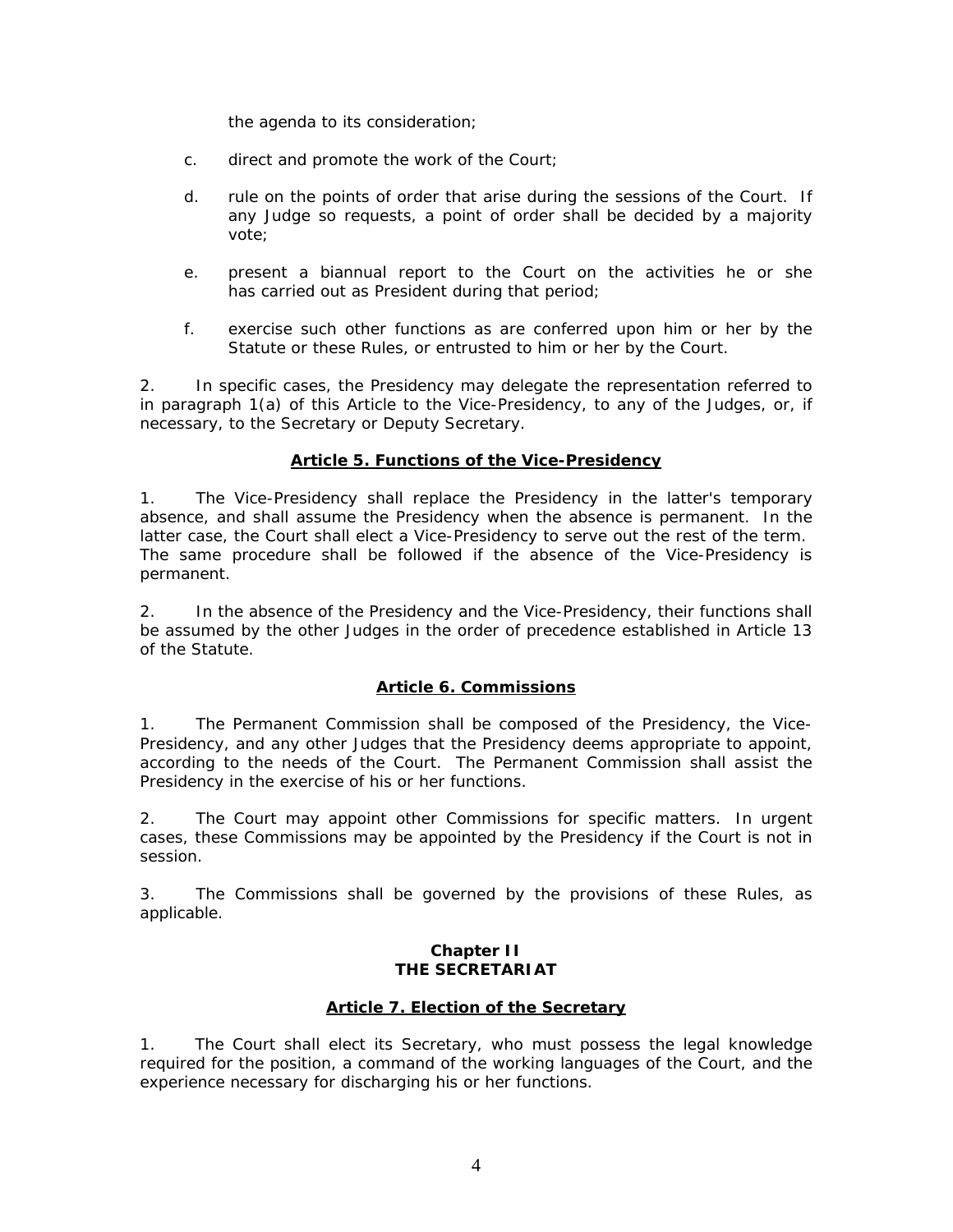2. The Secretary shall be elected for a term of five years and may be reelected. He or she may be removed at any time if the Court so decides. A majority of no fewer than four Judges, voting by secret ballot in the presence of a quorum, is required for the appointment or removal of the Secretary.

### **Article 8. Deputy Secretary**

1. The Deputy Secretary shall be proposed by the Secretary and appointed in the manner prescribed in the Statute. He or she shall assist the Secretary in the exercise of his or her functions and replace him or her during temporary absences.

2. If the Secretary and the Deputy Secretary are both unable to perform their functions, the Presidency may appoint an Interim Secretary.

3. If the Secretary and the Deputy Secretary are both temporarily away from the seat of the Court, the Secretary may appoint one of the Secretariat's attorneys to take charge of the Secretariat in their absence.

### **Article 9. Oath**

1. The Secretary and the Deputy Secretary shall take an oath or make a solemn declaration before the Presidency, undertaking to discharge their duties faithfully and to respect the confidential nature of the facts that come to their attention while exercising their functions.

2. The staff of the Secretariat, including any persons called upon to perform interim or temporary duties, shall, upon assuming their functions, take an oath or make a solemn declaration before the Presidency, undertaking to discharge their duties faithfully and to respect the confidential nature of the facts that come to their attention while exercising their functions. If the Presidency is not present at the seat of the Court, the Secretary or Deputy Secretary shall administer the oath.

3. All oaths shall be recorded in a document to be signed by the person being sworn in and by the person administering the oath.

### **Article 10. Functions of the Secretary**

The functions of the Secretary shall be to:

- a. serve notice of the judgments, advisory opinions, orders, and other rulings of the Court;
- b. keep the minutes of the sessions of the Court;
- c. attend the meetings of the Court held at its seat or elsewhere;
- d. process the correspondence of the Court;
- e. certify the authenticity of documents;
- f. direct the administration of the Court, pursuant to the instructions of the Presidency;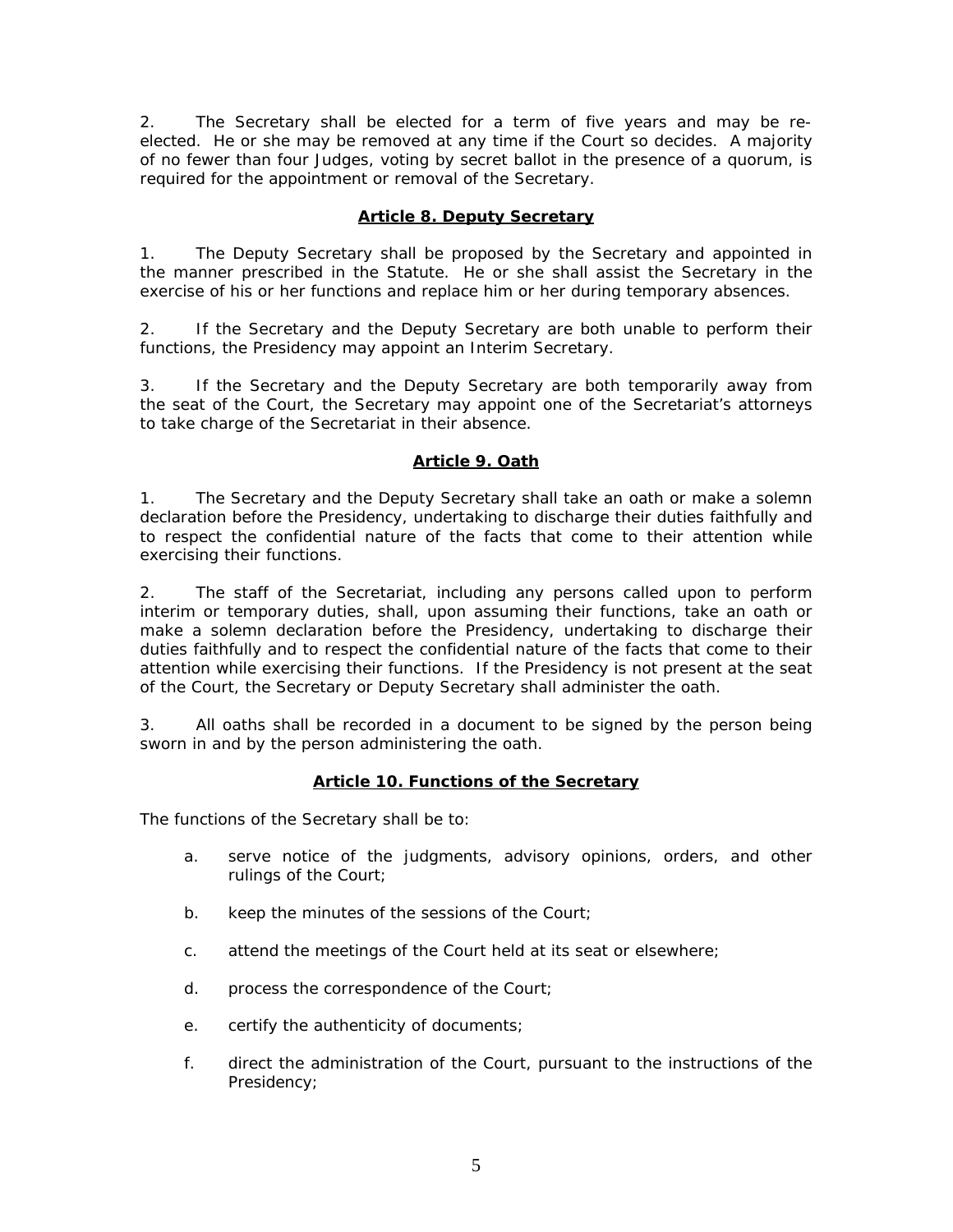- g. prepare drafts of the work schedules, rules and regulations, and budgets of the Court;
- h. plan, direct, and coordinate the work of the staff of the Court;
- i. carry out the tasks assigned to him or her by the Court or the Presidency;
- j. perform any other duties provided for in the Statute or in these Rules.

### **Chapter III FUNCTIONING OF THE COURT**

### **Article 11. Regular Sessions**

The Court shall hold the regular periods of sessions necessary for the exercise of its functions on the dates decided by the Court during the previous regular session. In exceptional circumstances, the Presidency may, in consultation with the other Judges, change the dates of the sessions.

### **Article 12. Extraordinary Sessions**

Extraordinary sessions may be convened by the Presidency on his or her own initiative or at the request of a majority of the Judges.

### **Article 13. Sessions held away from the seat of the Court**

The Court may convene in any Member State when a majority of the Court considers it desirable, with the prior consent of the State concerned.

### **Article 14. Quorum**

The quorum for the deliberations of the Court shall consist of five Judges.

### **Article 15. Hearings, deliberations, and decisions**

1. The Court shall hold hearings when it deems it appropriate to do so. Hearings shall be public, unless the Tribunal deems it appropriate that they be private.

2. The Court shall deliberate in private, and its deliberations shall remain secret. Only the Judges shall take part in the deliberations; however, the Secretary and Deputy Secretary or their substitutes, as well as the necessary staff of Secretariat, may attend. No other persons may be admitted, except by special decision of the Court and after taking an oath or making a solemn declaration.

3. Any question that calls for a vote shall be formulated in precise terms in one of the working languages. At the request of any of the Judges, the Secretariat shall translate the text thereof into the other working languages and distribute it prior to the vote.

4. The hearings and deliberations of the Court shall be kept on audio-recordings.

# **Article 16. Decisions and voting**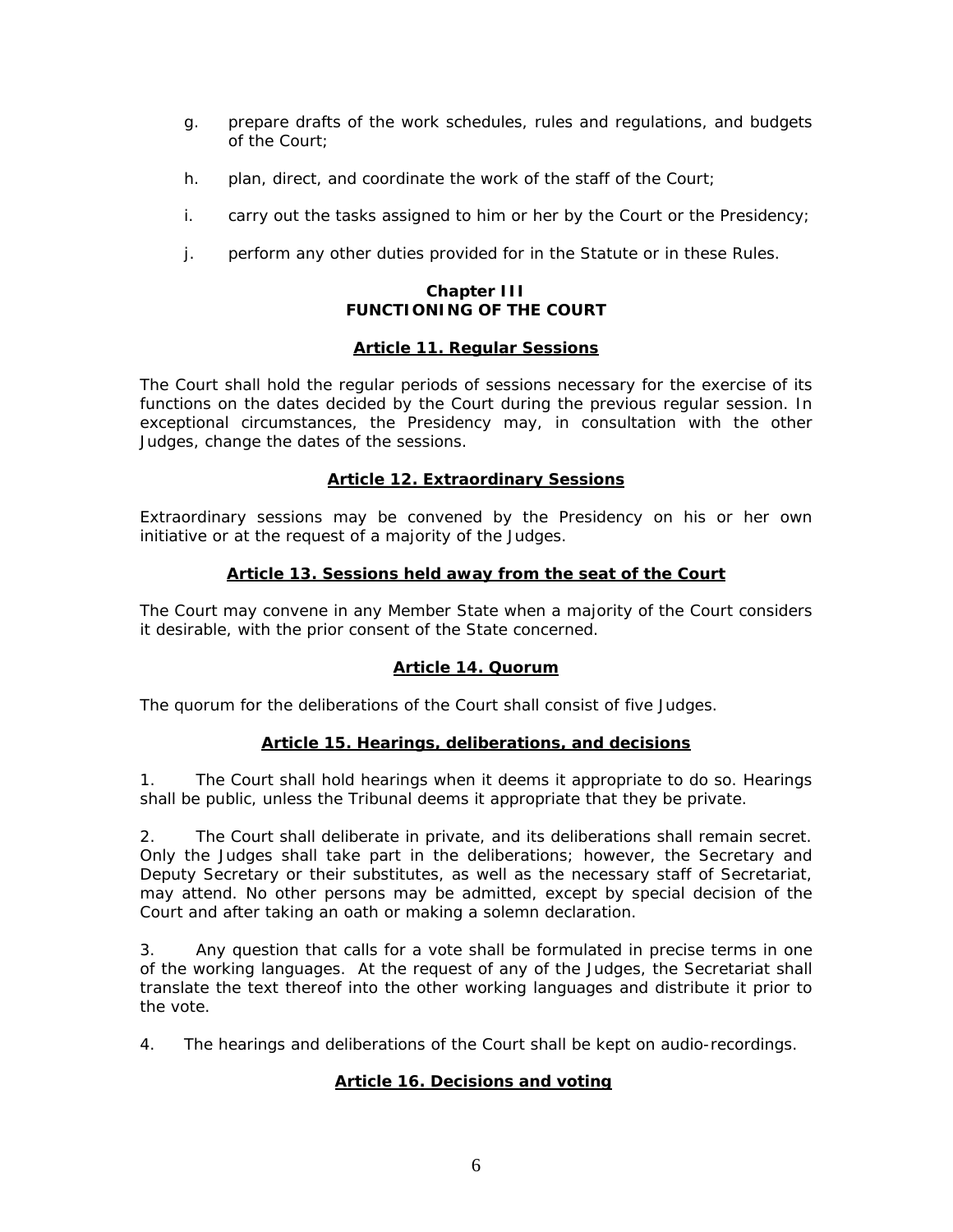1. The Presidency shall present, point by point, the matters to be voted upon. Each Judge shall vote either in the affirmative or the negative; there shall be no abstentions.

2. The votes shall be cast in reverse order of precedence as established in Article 13 of the Statute.

3. The decisions of the Court shall be adopted by a majority of the Judges present at the time of the voting.

4. In the event of a tie, the Presidency shall have a casting vote.

### **Article 17. Continuation in Office of the Judges**

1. Judges whose terms have expired shall continue to exercise their functions in cases that they have begun to hear and that are still pending. However, in the event of death, resignation, impediment, recusal, or disqualification, the Judge in question shall be replaced by the Judge who was elected to take his or her place, if applicable, or by the Judge who has precedence among the new Judges elected upon the expiration of the term of the Judge to be replaced.

2. All matters relating to reparations and costs, as well as to the monitoring of compliance with the judgments of the Court, shall be heard by the Judges comprising the Court at that stage of the proceedings, unless a public hearing has already been held. In the latter case, those matters shall be heard by the Judges who attended the hearing.

3. All matters relating to provisional measures shall be heard by the Court composed of Titular Judges.

# **Article 18. Interim Judges**

Interim Judges shall have the same rights and functions as Titular Judges.

### **Article 19. National Judges**

1. In the cases referred to in Article 44 of the Convention, a Judge who is a national of the respondent State shall not be able to participate in the hearing and deliberation of the case.

2. In the cases referred to in Article 45 of the Convention, national Judges will be able to participate in the hearing and deliberation of the case. If the President is a national of one of the parties to the case, he or she will cede the exercise of his or her functions.

### **Article 20. Judges** *Ad Hoc* **in Interstate Cases**

1. In a case arising under Article 45 of the Convention, the Presidency, acting through the Secretariat, shall inform the States referred to in that Article of their right to appoint a Judge *ad hoc* within 30 days following the notification of the application.

2. When it appears that two or more States have a common interest, the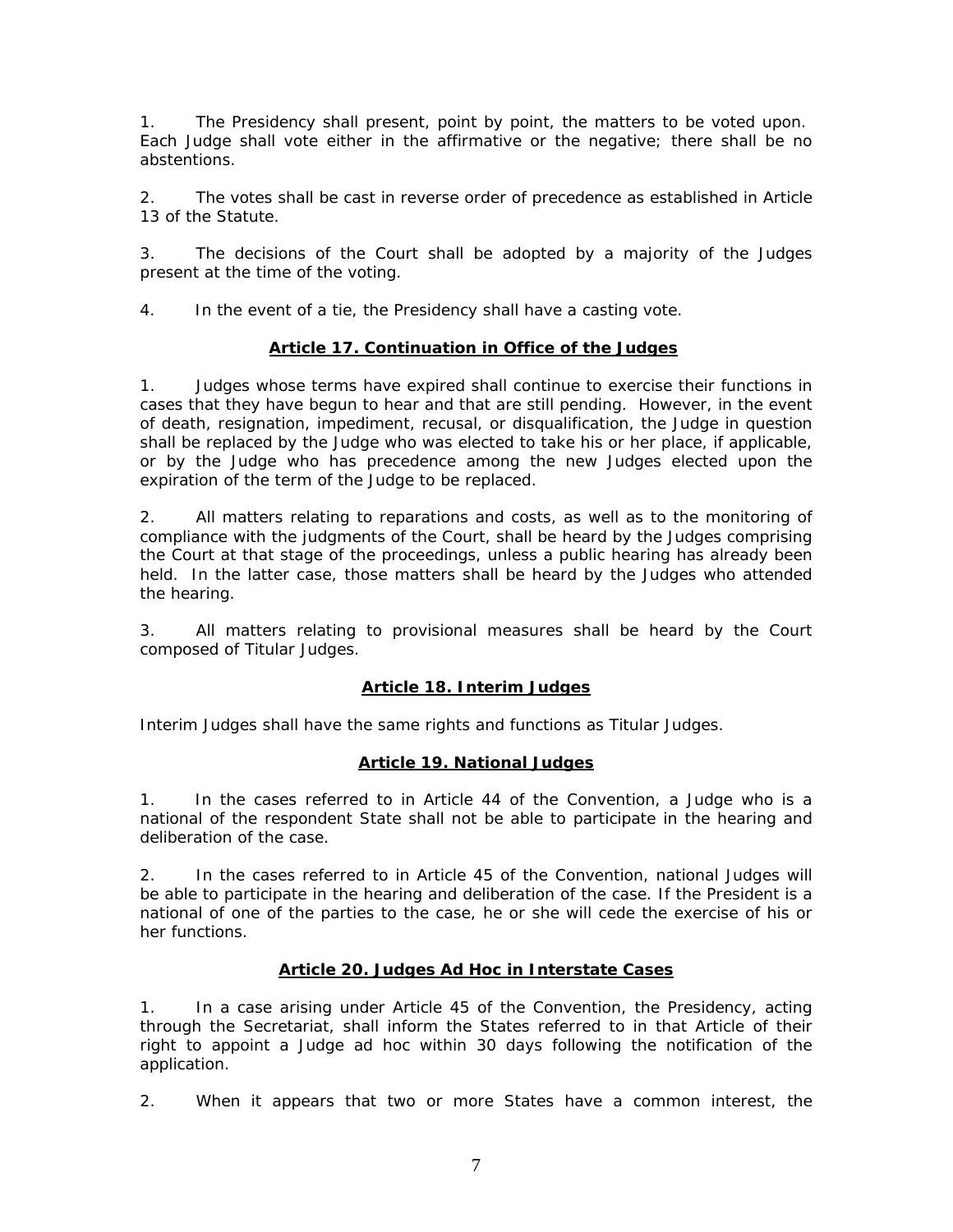Presidency shall inform them that they may jointly appoint one Judge *ad hoc*, pursuant to Article 10 of the Statute. If those States do not communicate their agreement to the Court within 30 days of the last notification of the application, each State may propose its candidate within the following 15 days. Subsequently, if more than one candidate has been nominated, the Presidency shall choose a common Judge *ad hoc* by lot, and shall communicate the result to the interested parties.

3. Should the interested States fail to exercise their right within the time limits established in the preceding paragraphs, they shall be deemed to have waived that right.

4. The Secretary shall communicate the appointment of Judges *ad hoc* to the Inter-American Commission, the representatives of the alleged victim, and the petitioning State or respondent State, as applicable.

5. The Judge *ad hoc* shall take an oath at the first session devoted to the consideration of the case for which he or she has been appointed.

6. Judges *ad hoc* shall receive honoraria on the same terms as Titular Judges.

### **Article 21. Impediments, recusals, and disqualification**

1. Impediments, recusals, and the disqualification of Judges shall be governed by the provisions of Article 19 of the Statute and Article 19 of these Rules of Procedure.

2. Motions for recusal or allegations of impediment must be filed prior to the first hearing of the case. However, if the grounds therefor occur or become known after that hearing, such motions may be submitted to the Court at the first possible opportunity so that it can rule on the matter immediately.

3. When, for any reason, a Judge is not present at one of the hearings or at other stages of the proceedings, the Court may decide to disqualify him from continuing to hear the case, taking into account all the circumstances it deems relevant.

### **TITLE II PROCEDURE**

# **Chapter I GENERAL RULES**

### **Article 22. Official Languages**

1. The official languages of the Court shall be those of the OAS, to wit, Spanish, English, Portuguese, and French.

2. The working languages shall be those agreed upon by the Court each year. However, in a specific case, the language of the respondent State or, if applicable, the petitioning State may be adopted as the working language, provided it is one of the official languages.

3. The working languages for each case shall be determined at the beginning of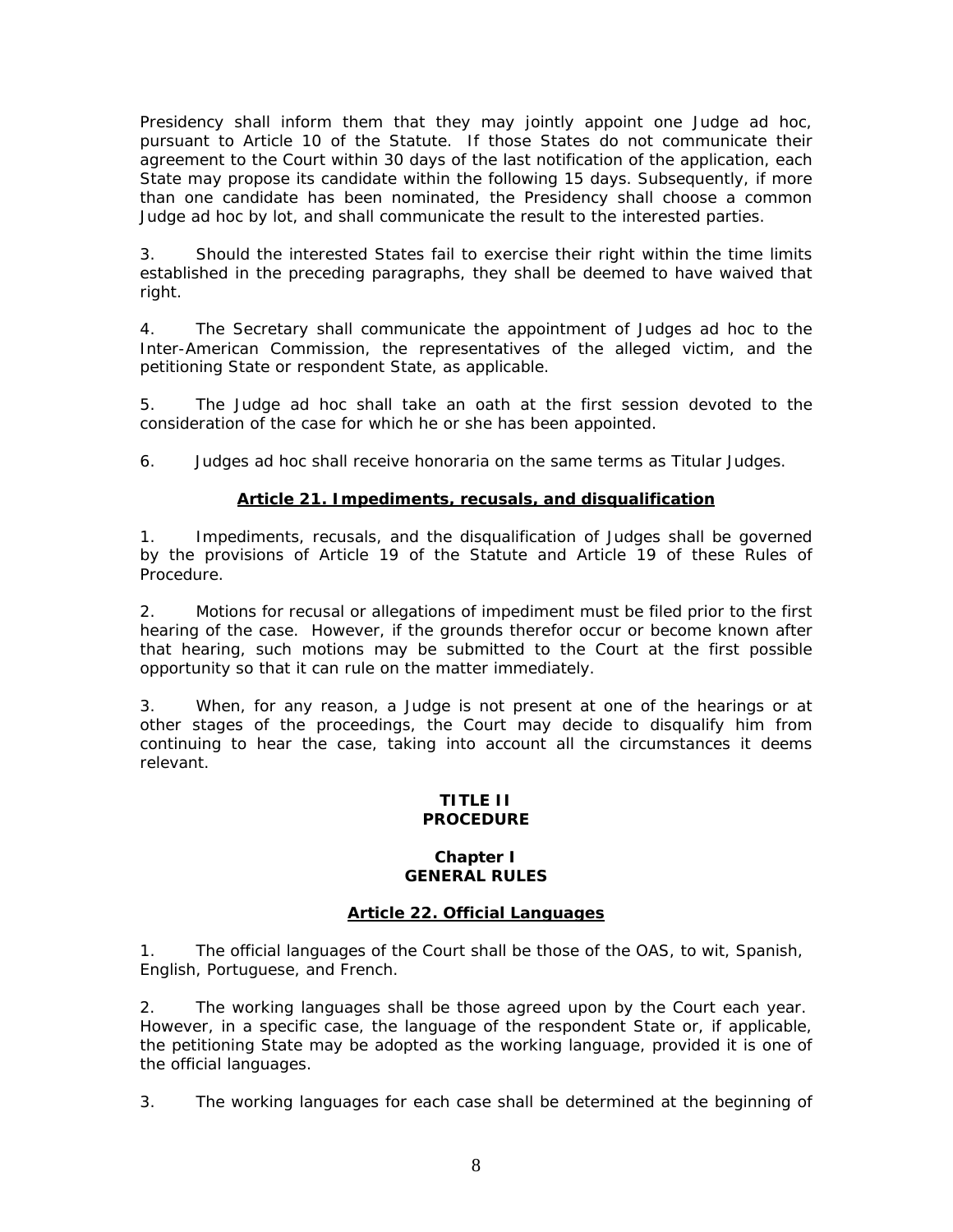the proceedings.

4. The Court may authorize any person appearing before it to use his or her own language if he or she does not have sufficient knowledge of the working languages. In those circumstances, the Court shall make the arrangements necessary to ensure that an interpreter is present to translate that statement into the working languages. The interpreter must take an oath or make a solemn declaration, undertaking to discharge his or her duties faithfully and to respect the confidential nature of the facts that come to his or her attention in the exercise of his or her functions.

5. When deemed necessary, the Court shall determine which text of an order is authentic.

# **Article 23. Representation of the States**

1. States that are parties to a case shall be represented by Agents, who may be assisted by any persons of their choice.

2. Deputy Agents may be designated to assist Agents in the exercise of their functions and replace them during temporary absences.

3. If a State replaces its Agent or Agents, it shall so notify the Court; replacements shall take effect only upon said notification.

### **Article 24. Representation of the Commission**

The Commission shall be represented by the Delegates it has designated for that purpose. Delegates may be assisted by any persons of their choice.

### **Article 25. Participation of the Alleged Victims or their Representatives**

1. Once notice of the brief submitting a case before the Court has been served, in accordance with Article 39 of the Rules of Procedure, the alleged victims or their representatives may submit their brief containing pleadings, motions, and evidence autonomously and shall continue to act autonomously throughout the proceedings.

2. When there are several alleged victims or representatives, these shall designate a common intervener, who shall be the only person authorized to present pleadings, motions, and evidence during the proceedings, including the public hearings. Should there be no agreement as to the appointment of a common intervener in a case, the Court or its Presidency may, if appropriate, establish a deadline for the appointment of up to three representatives to act as common interveners. In the latter case, the Presidency shall establish the deadline for the submission of the respondent State's answer and the time allotted to the respondent State, the alleged victims or their representatives, and, if applicable, the petitioning State for their participation in the public hearings.

3. In case that there is disagreement among the alleged victims as to that indicated in the preceding paragraph, the Court shall make the appropriate ruling.

# **Article 26. Cooperation of the States**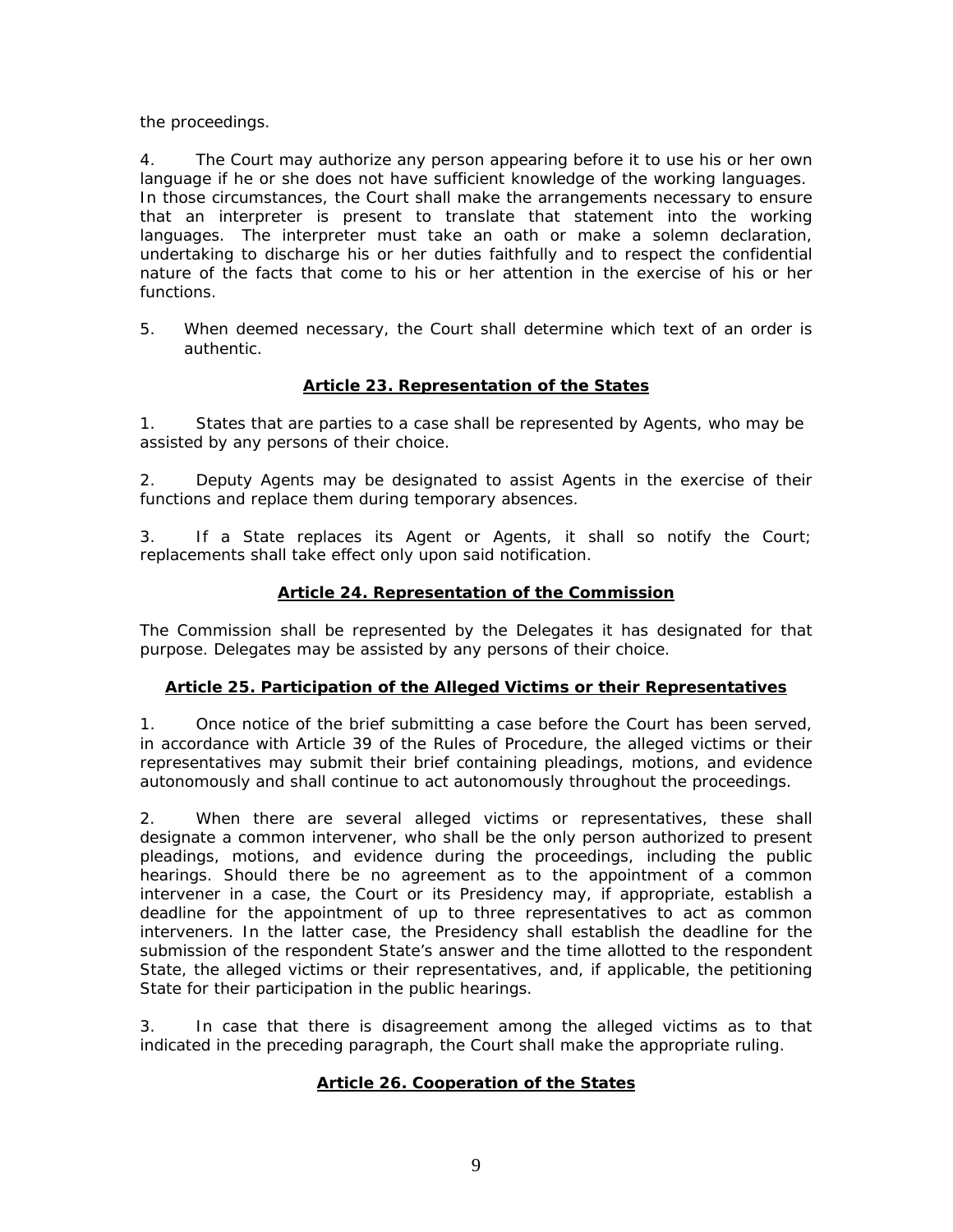1. States that are parties to a case have the obligation to cooperate so as to ensure that all notices, communications, or summonses addressed to persons subject to their jurisdiction are duly executed. They must also facilitate compliance with summonses by persons who reside or are present in their territory.

2. The same rule shall apply to any proceeding that the Court decides to conduct or order in the territory of a State that is a party to a case.

3. When performance of any of the measures referred to in the preceding paragraphs requires the cooperation of any other State, the Presidency shall request that State to provide the assistance necessary.

### **Article 27. Provisional Measures**

1. At any stage of proceedings involving cases of extreme gravity and urgency, and when necessary to avoid irreparable damage to persons, the Court may, on its own motion, order such provisional measures as it deems appropriate, pursuant to Article 63(2) of the Convention.

2. With respect to matters not yet submitted to it, the Court may act at the request of the Commission.

3. In contentious cases before the Court, victims or alleged victims, or their representatives, may submit to it a request for provisional measures, which must be related to the subject matter of the case.

4. The request may be submitted to the Presidency, to any Judge of the Court, or to the Secretariat, by any means of communication. In every case, the recipient of the request shall immediately bring it to the attention of the Presidency.

5. The Court, or if the Court is not sitting, the Presidency, upon considering that it is possible and necessary, may require the State, the Commission, or the representatives of the beneficiaries to provide information on a request for provisional measures before deciding on the measure requested.

6. If the Court is not sitting, the Presidency, in consultation with the Permanent Commission and, if possible, with the other Judges, shall call upon the State concerned to adopt such urgent measures as may be necessary to ensure the effectiveness of any provisional measures that may be ordered by the Court during its next period of sessions.

7. The monitoring of urgent or provisional measures ordered shall be carried out through the submission of reports by the State and the filing of observations to those reports by the beneficiaries of the measures or their representatives. The Commission shall submit observations to the State's reports and to the observations of the beneficiaries of the measures or their representatives.

8. When the Court considers it appropriate, it may require from other sources of information any relevant data on the matter that would permit it to assess the gravity and urgency of the situation and the effectiveness of the measures. To that end, it may also require expert opinions and any other report that it considers appropriate.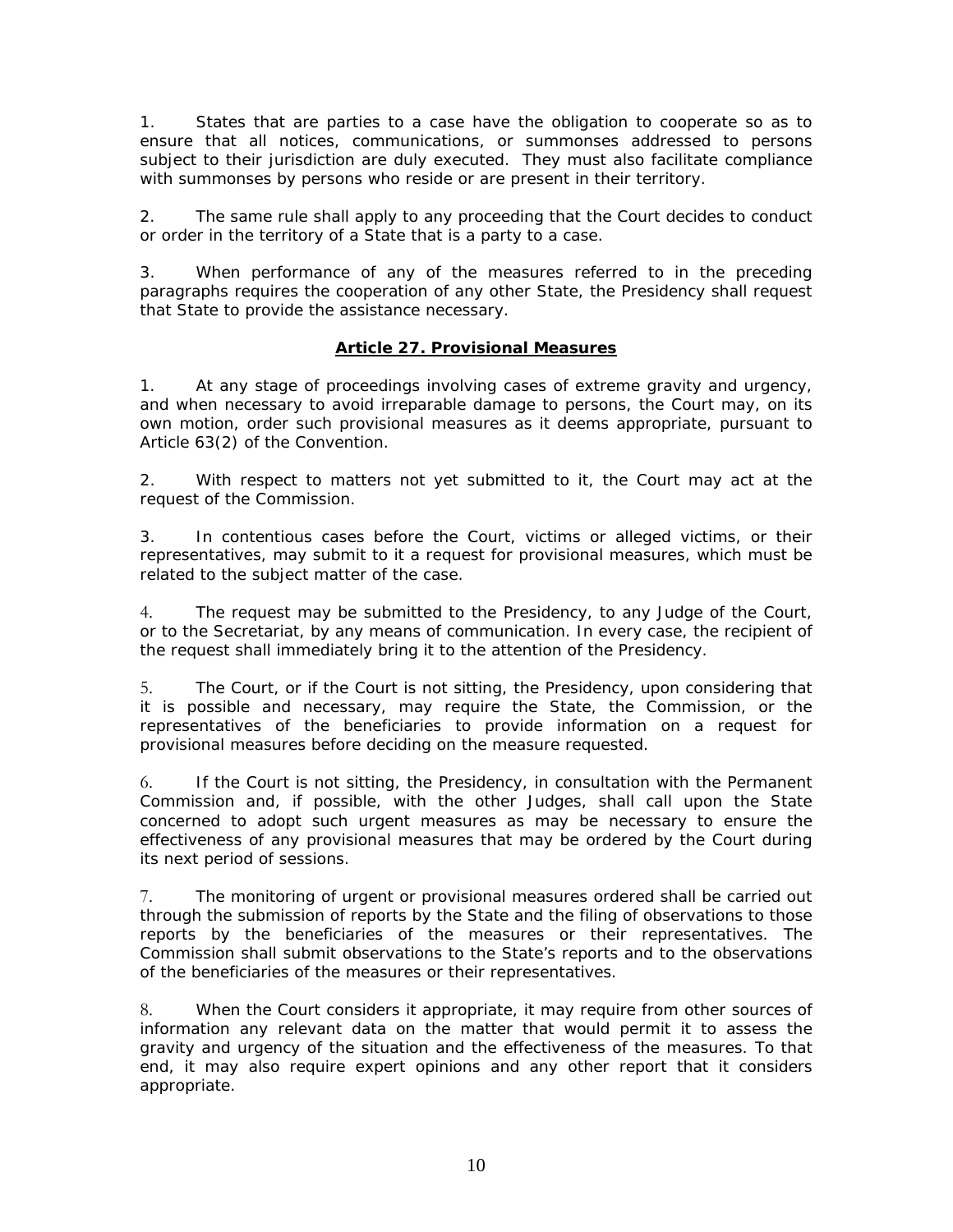9. The Court, or its Presidency if the Court is not sitting, may convene the Commission, the beneficiaries of the measures or their representatives, and the State to a public or private hearing on provisional measures.

10. In its Annual Report to the General Assembly, the Court shall include a statement concerning the provisional measures ordered during the period covered by the report. If those measures have not been duly implemented, the Court shall make such recommendations as it deems appropriate.

## **Article 28. Filing of Briefs**

1. All briefs addressed to the Court may be presented in person or by courier, facsimile, post, or electronic mail, and must be signed in order to ensure their authenticity. If a brief is transmitted to the Court by electronic means and has not been subscribed, or in the case that a brief is not accompanied by its annexes, the original documents or missing annexes must be received by the Tribunal within a non-renewable term of 21 days from the expiration of the deadline established for the submission of that brief.

2. All briefs and annexes submitted to the Court through non-electronic means shall be accompanied by two identical copies, either on paper or in digital format, and received by the Tribunal within the term of 21 days described in the previous paragraph.

3. Annexes and copies thereof must be duly individualized and identified.

4. The Presidency may, in consultation with the Permanent Commission, reject any communication that he or she considers patently inadmissible, and shall order that it be returned to the relevant party without further action.

### **Article 29. Default Procedure**

1. When the Commission; the victims, alleged victims, or their representatives; the respondent State; or, if applicable, the petitioning State fail to appear in or pursue a matter, the Court shall, on its own motion, take the measures necessary to conduct the proceedings to their completion.

2. When victims, alleged victims, or their representatives; the respondent State; or, if applicable, the petitioning State enter a case at a later stage in the proceedings, they shall participate in the proceedings at that stage**.** 

### **Article 30. Joinder of Cases and Proceedings**

1. The Court may, at any stage of the proceedings, order the joinder of related cases when there is commonality of parties, subject-matter, and applicable law.

2. The Court may also order that the written or oral proceedings of several cases, including the introduction of declarants, proceed jointly.

3. After consulting the Agents, Delegates, and alleged victims or their representatives, the Presidency may order that the proceedings of two or more cases be joined.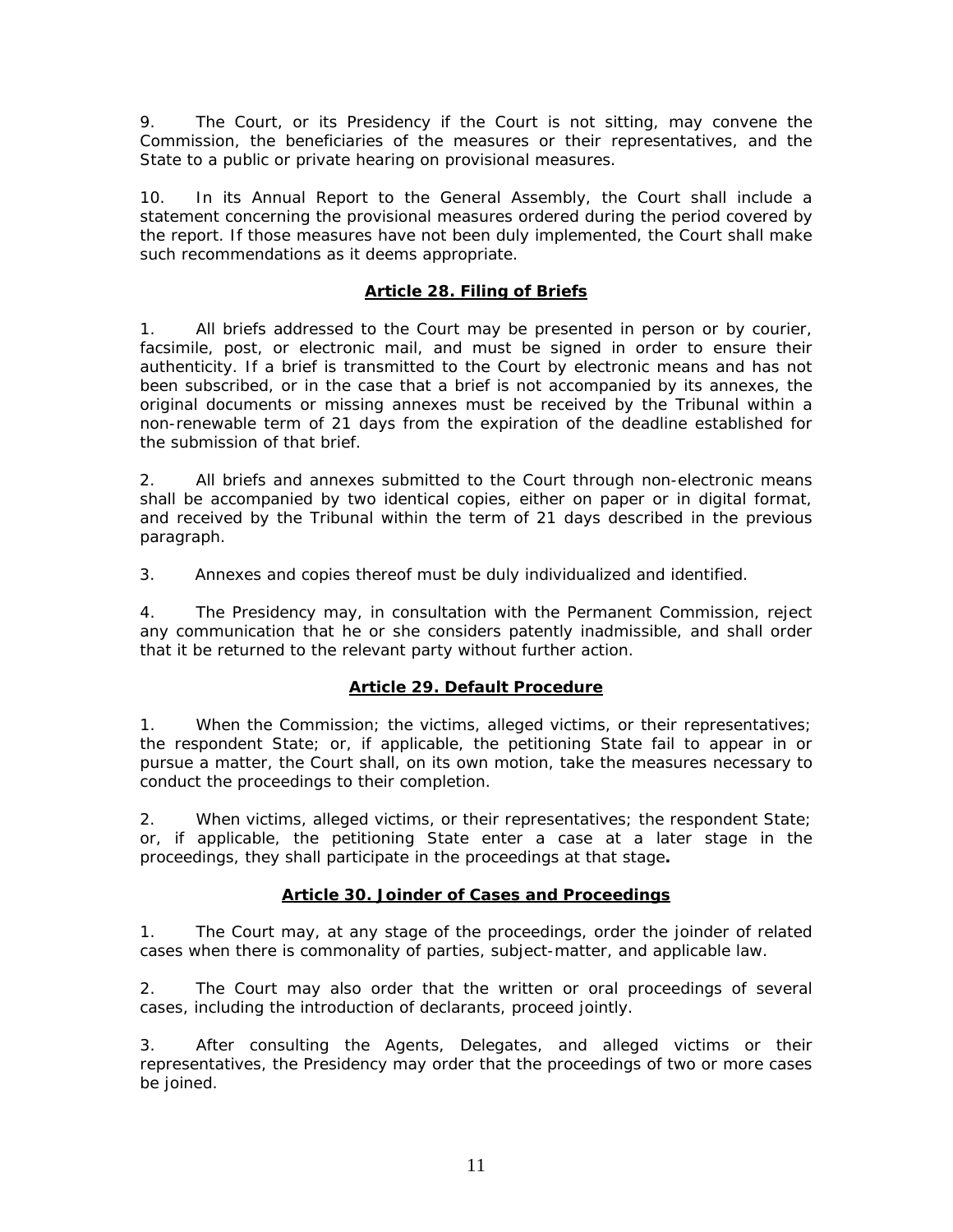4. The Court may, when it deems it appropriate, order that provisional measures applications be joined when the subject-matter or the parties are identical. If such is the case, the other provisions of this Article shall be applicable.

5. The Court may join proceedings for the monitoring of compliance of two or more judgments issued with respect to a single State if it considers that the decisions set out in each judgment are closely related. In those circumstances, the victims in those cases or their representatives shall designate a common intervener in accordance with Article 25 of these Rules of Procedure.

### **Article 31. Decisions**

1. Judgments and orders completing proceedings shall be rendered exclusively by the Court.

2. All other orders shall be rendered by the Court if it is sitting and by the Presidency if it is not, unless otherwise provided. Decisions of the Presidency that are not merely procedural may be appealed from to the Court.

3. Judgments and orders of the Court may not be contested in any way.

# **Article 32. Publication of Judgments and Other Decisions**

- 1. The Court shall make public:
	- a. its judgments, orders, opinions, and other decisions, including separate opinions, dissenting or concurring, whenever they fulfill the requirements set forth in Article 65(2) of these Rules;
	- b**.** documents from the case file, except those considered unsuitable for publication;
	- c. the conduct of the hearings, except private hearings, through the appropriate means;
	- d. any other document that the Court considers suitable for publication.

2. Judgments shall be published in the working languages used in each case. All other documents shall be published in their original language.

3. Documents submitted to the Secretariat of the Court that relate to cases already adjudicated shall be made accessible to the public, unless the Court decides otherwise.

### **Article 33. Transmission of Briefs**

The Court may transmit briefs, annexes, orders, judgments, advisory opinions, and other communications submitted to it by electronic means with adequate guarantees of security.

#### **Chapter II WRITTEN PROCEEDINGS**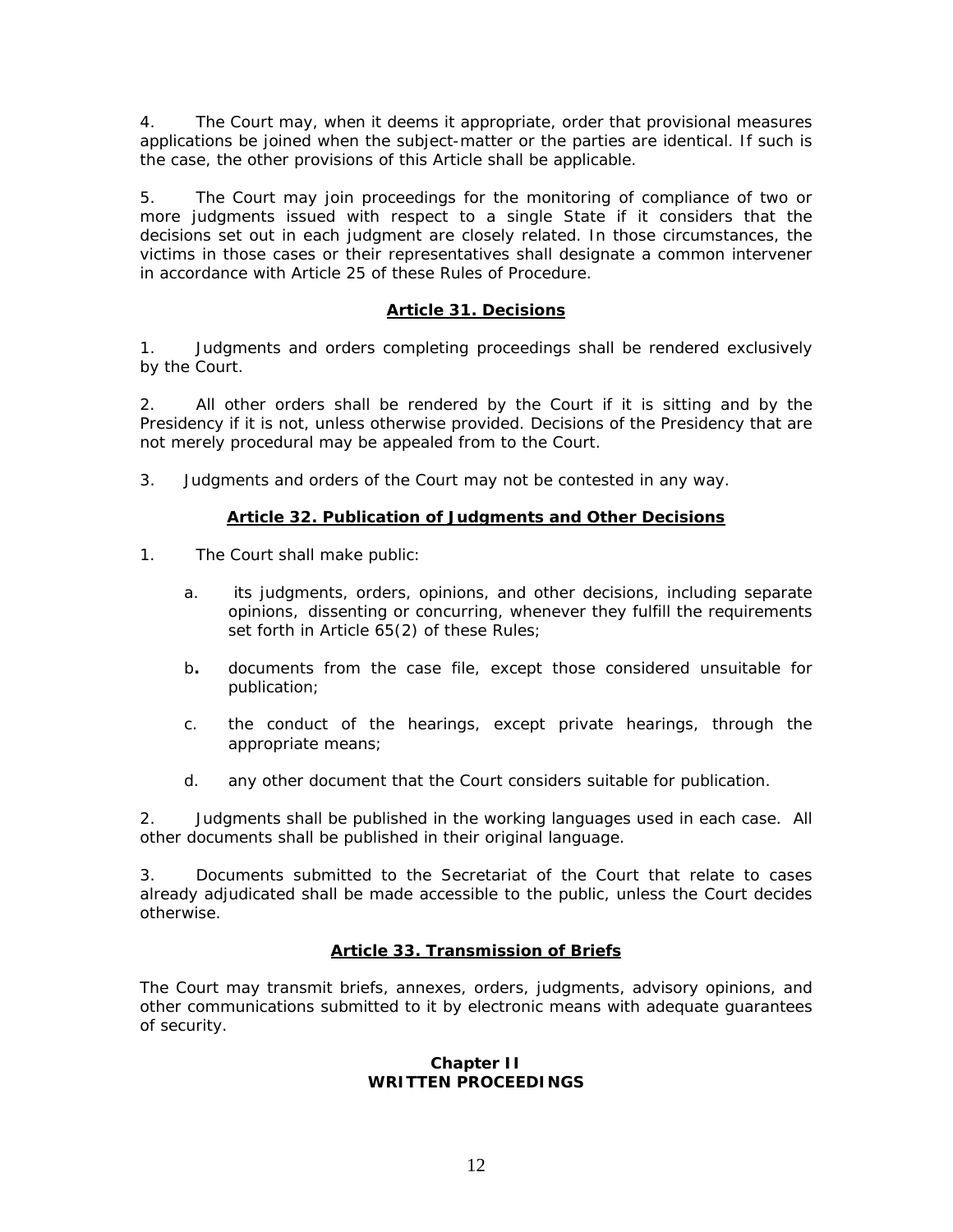### **Article 34. Initiation of Proceedings**

For a case to be referred to the Court under Article 61(1) of the Convention, a brief must be filed with the Secretariat in any of the working languages of the Tribunal. The submission of the case in only one working language shall not suspend the proceeding; however, a translation into the language of the respondent State must be submitted within the following 21 days, as long as that language is one of the working languages of the Court.

### **Article 35. Filing of the case by the Commission**

1. The case shall be presented to the Court through the submission of the report to which article 50 of the Convention refers, which must establish all the facts that allegedly give rise to a violation and identify the alleged victims. In order for the case to be examined, the Court shall receive the following information:

- a. the names of the Delegates;
- b. the names, address, telephone number, electronic address, and facsimile number of the representatives of the alleged victims, if applicable;
- c. the reasons leading the Commission to submit the case before the Court and its observations on the answer of the respondent State to the recommendations of the report to which Article 50 of the Convention refers;
- d. a copy of the entire case file before the Commission, including all communications following the issue of the report to which Article 50 of the Convention refers;
- e. the evidence received, including the audio and the transcription, with an indication of the alleged facts and arguments on which they bear. The Commission shall indicate whether the evidence was rendered in an adversarial proceeding;
- f. when the Inter-American public order of human rights is affected in a significant manner, the possible appointment of expert witnesses, the object of their statements, and their *curricula vitae*;
- g. the claims, including those relating to reparations.

2. When it has not been possible to identify one or more of the alleged victims who figure in the facts of the case because it concerns massive or collective violations, the Tribunal shall decide whether to consider those individuals as victims.

3. The Commission shall indicate which facts contained in the report to which Article 50 of the Convention refers it is submitting to the consideration of the Court.

### **Article 36. Filing of the case by a State**

1. A State Party may submit a case to the Court, in accordance with Article 61 of the Convention, through a reasoned brief containing the following information: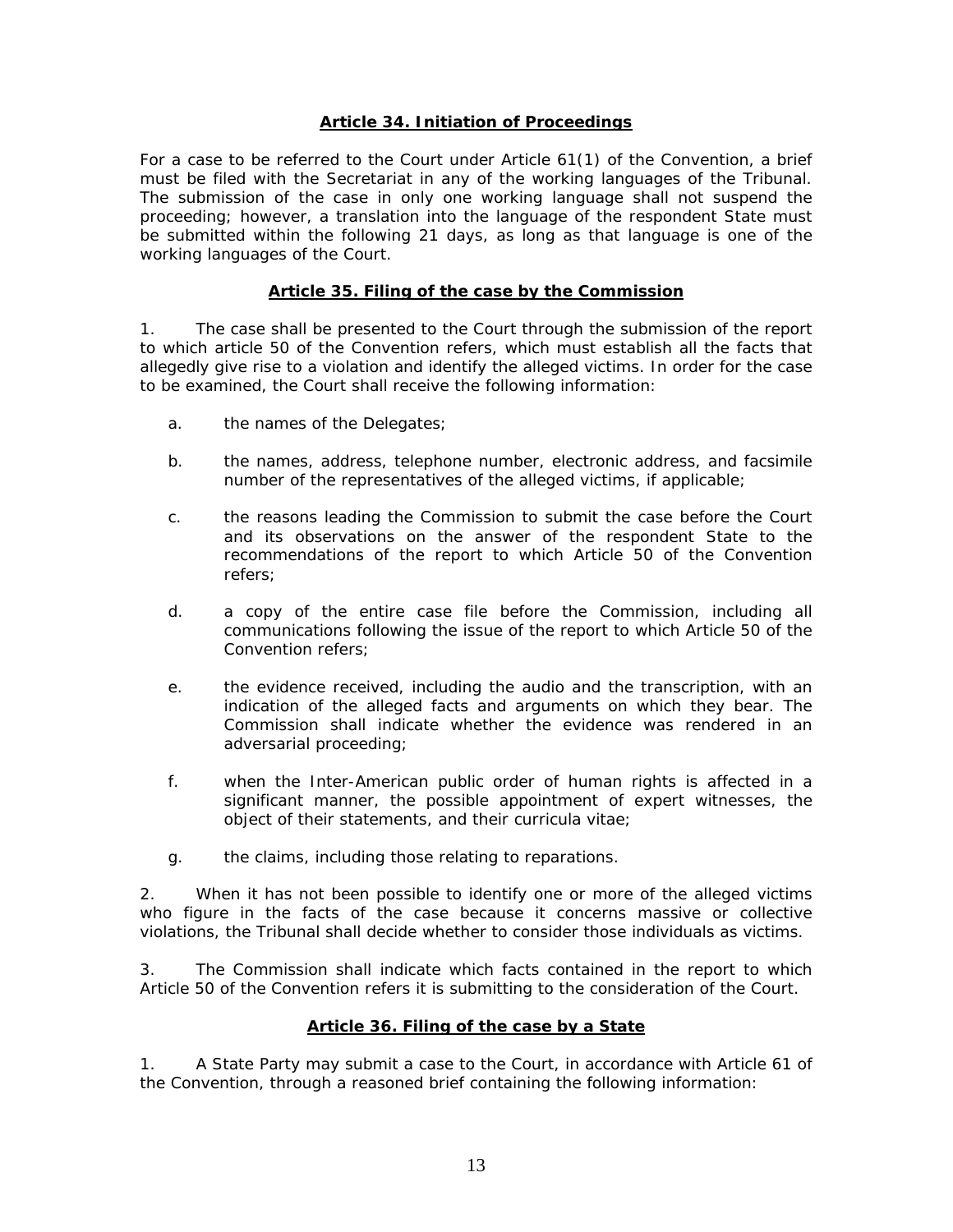- a. the names of the Agents and Alternate Agents, and the address where all relevant communications shall be deemed to have been officially received;
- b. the names, address, telephone number, electronic address, and facsimile number of the duly accredited representatives of the alleged victims, if applicable;
- c. the reasons leading the State to submit the case before the Court;
- d. a copy of the entire case file before the Commission, including the report to which Article 50 of the Convention refers and all communications following the issue of that report;
- e. the evidence offered, with an indication of the alleged facts and arguments on which they bear;
- f. the identity of declarants and the object of their statements. Expert witnesses must also submit their *curricula vitae* and contact information.

2. Paragraphs 2 and 3 of the preceding Article are applicable in cases submitted by States before the Court.

### **Article 37. Inter-American Defender**

In cases where alleged victims are acting without duly accredited legal representation, the Tribunal may, on its own motion, appoint an Inter-American defender to represent them during the processing of the case.

### **Article 38. Preliminary Review of the Presentation of the Case**

When, during a preliminary review of the presentation of the case, the Presidency finds that the basic requirements have not been met, he or she shall request that its deficiencies be met within 20 days.

# **Article 39. Notification of the Case**

1. The Secretary of the Court shall serve notice of the presentation of the case on:

- a. the Presidency and the Judges;
- b. the respondent State;
- c. the Commission, when it has not presented the case;
- d. the alleged victim, his or her representatives, or the Inter-American defender, if applicable.

2. The Secretary shall inform the other States Parties, the Permanent Council through its Presidency, and the Secretary General of the presentation of the case.

3. When giving notice, the Secretary shall request the respondent State to designate its Agent or Agents within 30 days. When appointing its Agents, the State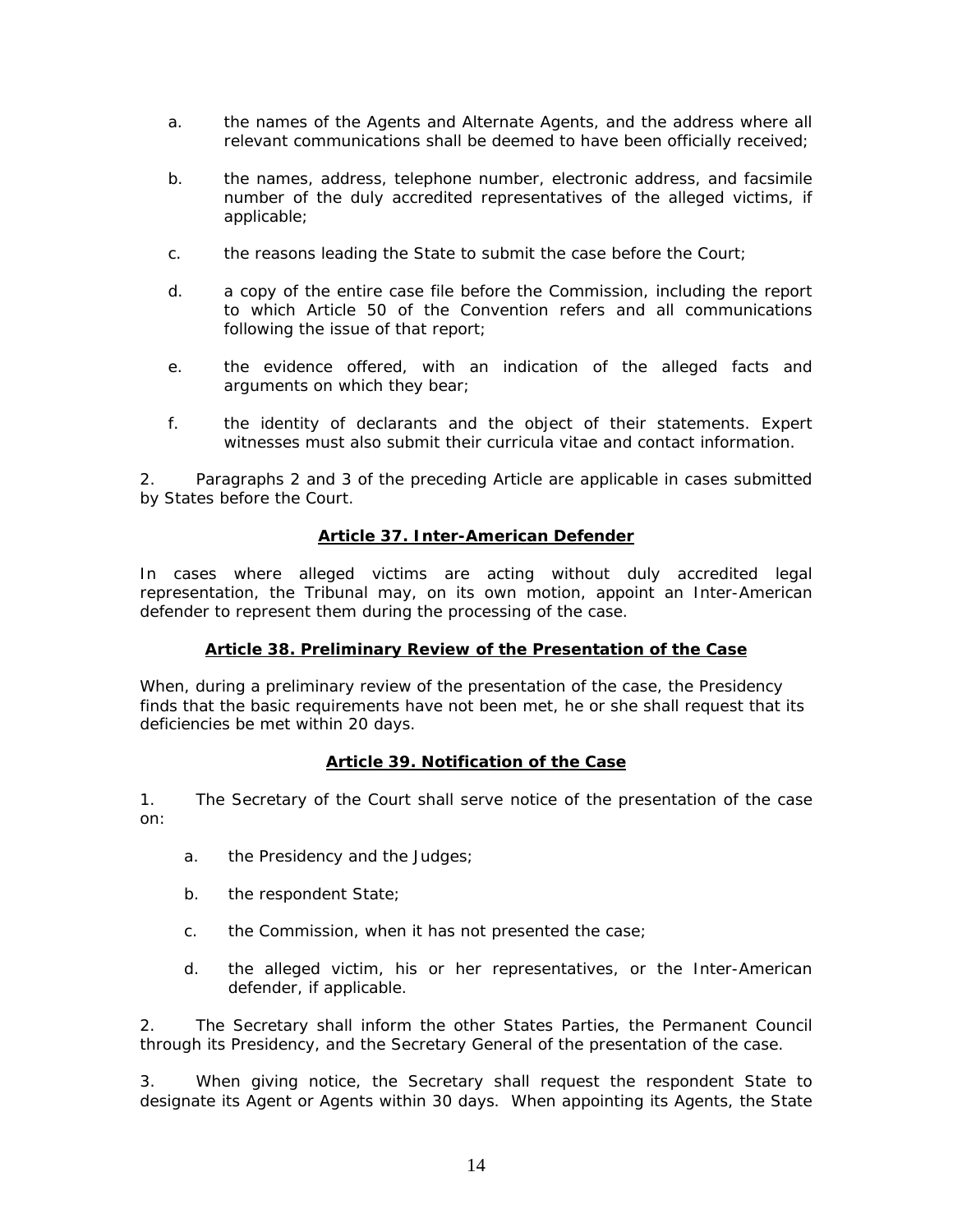in question shall indicate the address at which all relevant communications shall be deemed officially received.

4. Until Delegates are appointed, the Commission shall be deemed properly represented by its Presidency for all purposes of the case.

5. When giving notice, the Secretary shall request the representatives of the alleged victims to confirm, within 30 days, the address at which all relevant communications shall be deemed officially received.

### **Article 40. Brief containing Pleadings, Motions, and Evidence**

1. Upon notice of the presentation of the case to the alleged victim or his or her representatives, these shall have a non-renewable term of two months as of receipt of that brief and its annexes to autonomously submit to the Court the brief containing pleadings, motions, and evidence.

- 2. The brief containing pleadings, motions, and evidence shall contain:
	- a. a description of the facts within the factual framework established in the presentation of the case by the Commission;
	- b. the evidence offered, properly organized, with an indication of the alleged facts and arguments that it relates to;
	- c. the identities of declarants and the object of their statements. Expert witnesses must also submit their *curricula vitae* and contact information;
	- d. all claims, including those relating to reparations and costs.

# **Article 41. The State's Answer**

1. The respondent shall, in writing, state its position regarding the presentation of the case and, if applicable, answer the brief containing pleadings, motions, and evidence within a non-renewable term of two months from the receipt of the latter brief and its annexes, without prejudice to the term that the Presidency may establish in the circumstances mentioned in Article 24(2) of these Rules of Procedure. In its answer, the State shall indicate:

- a. whether it accepts the facts and claims or whether it contradicts them;
- b. the evidence tendered, properly organized, with an indication of the facts and arguments that it relates to;
- c. the identity of the declarants offered and the object of their statements. Expert witnesses must also submit their *curricula vitae* and contact information;
- d. its legal arguments, observations on the reparations and reimbursement of costs requested, and conclusions.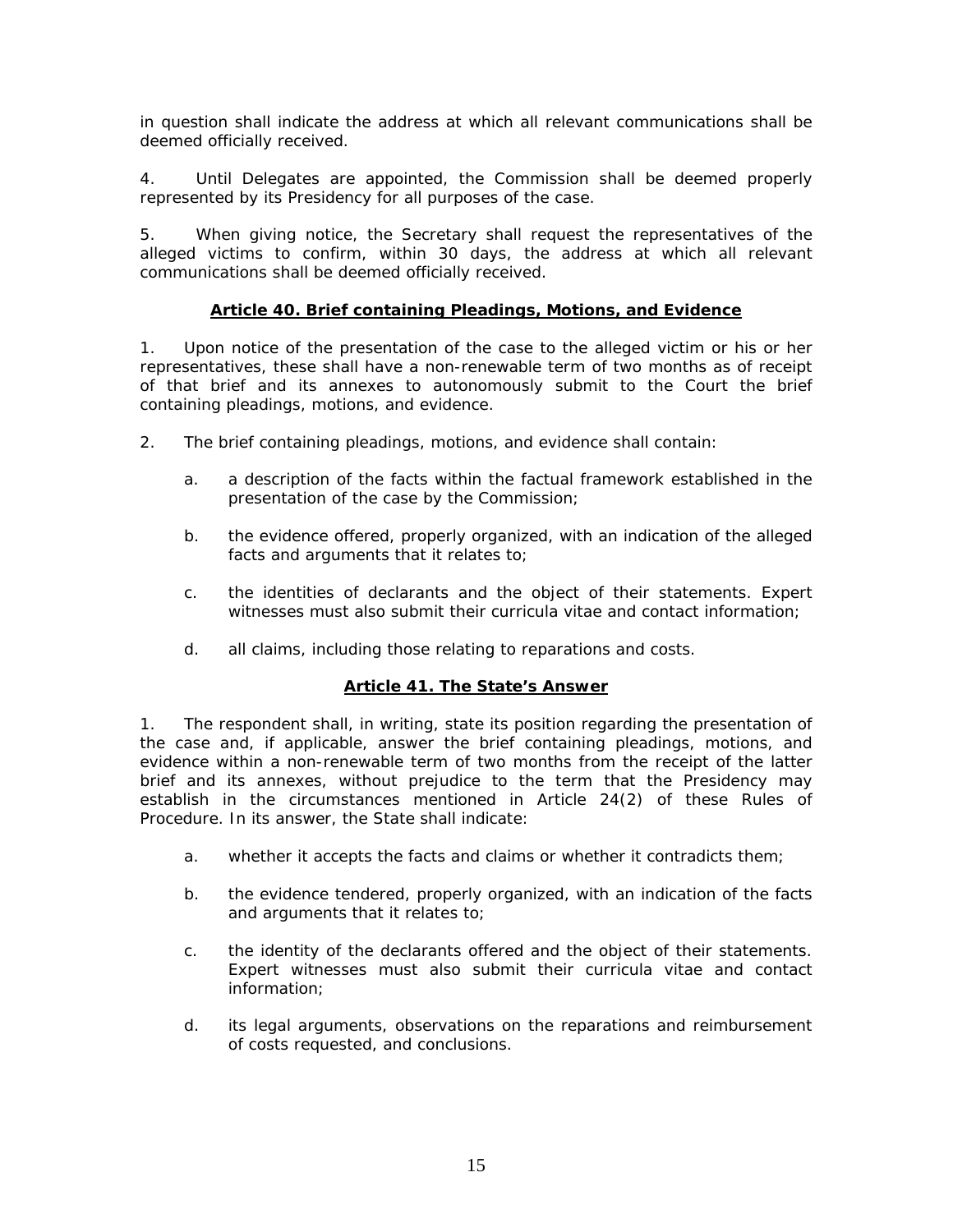2. The answer shall be communicated by the Secretary to those persons mentioned in Article 39(1)(a), 39(1)(c), and 39(1)(d) of these Rules of Procedure and to the petitioning State in the cases to which Article 45 of the Convention refers.

3. The Court may consider those facts that have not been expressly denied and those claims that have not been expressly controverted as accepted.

## **Article 42. Preliminary Objections**

1. Preliminary objections may only be filed in the brief indicated in the preceding Article.

2. The document setting out preliminary objections shall contain the facts on which the objections are based, legal arguments and conclusions, and supporting documents, as well as any evidence to be offered.

3. The presentation of preliminary objections shall not suspend the proceedings on the merits, nor their respective deadlines.

4. The Commission, alleged victims or their representatives, and, if applicable, the petitioning State may present their observations to the preliminary objections within 30 days as of their receipt.

5. When the Court considers it necessary, it may convene a special hearing on the preliminary objections presented, after which it shall rule thereon.

6. The Court may decide upon the preliminary objections, the merits, and the reparations and costs of the case in a single judgment.

### **Article 43. Other Steps in the Written Proceedings**

After receipt of the brief presenting the case, the brief containing pleadings, motions, and evidence, and the brief containing the answer, and before the initiation of oral proceedings, the Commission, the alleged victims or their representatives, the respondent State, and, if applicable, the petitioning State may seek the permission of the Presidency to enter additional written pleadings. In such a case, if deemed appropriate, the Presidency shall establish time limits for the presentation of the relevant documents.

### **Article 44. Arguments of** *Amicus Curiae*

1. Any person or institution seeking to act as *amicus curiae* may submit a brief to the Tribunal, together with its annexes, by any of the means established in Article 28(1) of these Rules of Procedure, in the working language of the case and bearing the names and signatures of its authors.

2. If the *amicus curiae* brief is submitted by electronic means and is not signed, or if the brief is submitted without its annexes, the original and supporting documentation must be received by the Tribunal within 7 days of its transmission. If the brief is submitted out of time or is submitted without the required documentation, it shall be archived without further processing.

3. *Amicus curiae* briefs may be submitted at any time during contentious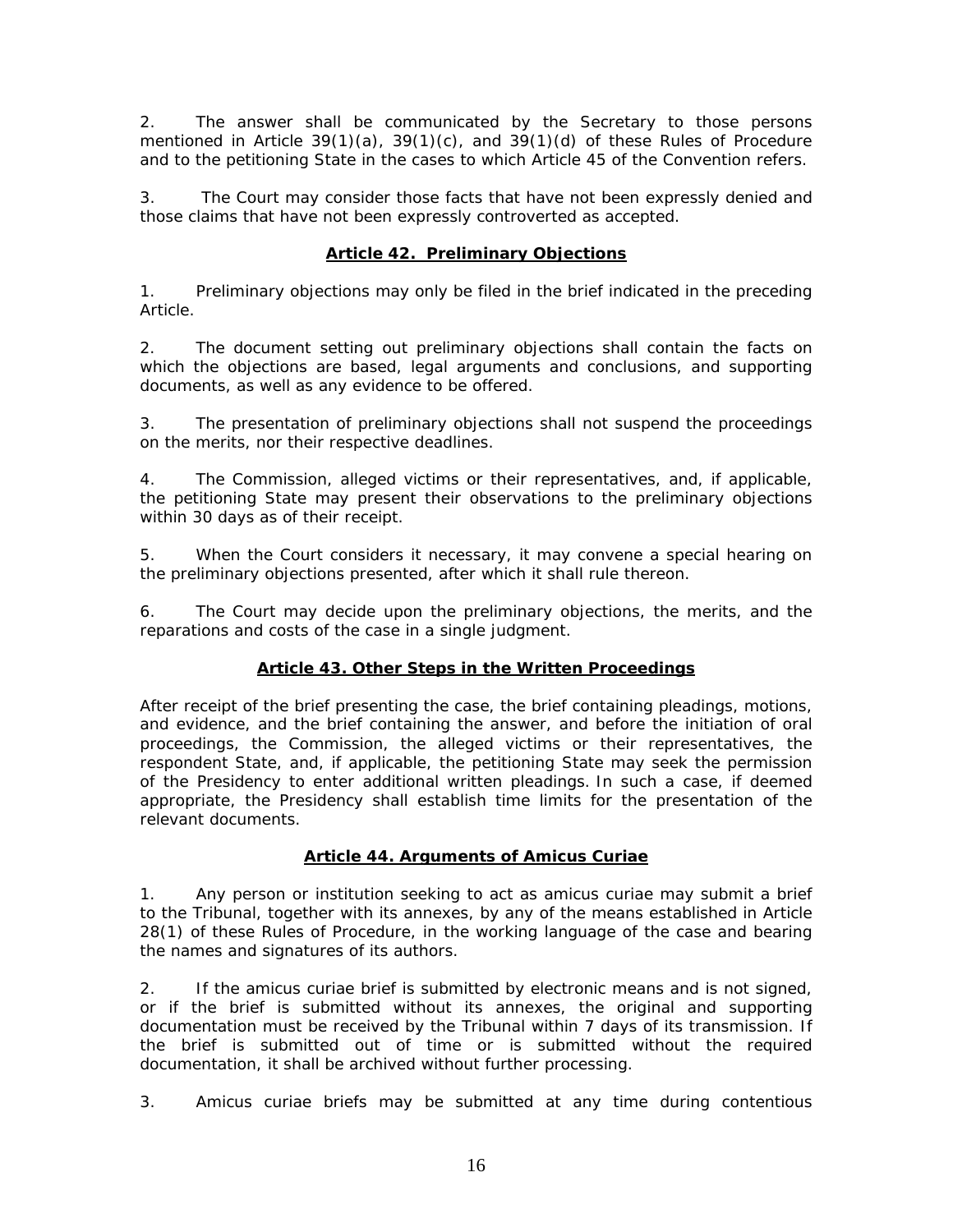proceedings for up to 15 days following the public hearing. If the Court does not hold a public hearing, *amicus* briefs must be submitted within 15 days following the Order setting deadlines for the submission of final arguments. Following consultation with the President, the *amicus curiae* brief and its annexes shall be immediately transmitted to the parties, for their information.

4. *Amicus curiae* briefs may be submitted during proceedings for monitoring compliance of judgments and those regarding provisional measures.

#### **Chapter III ORAL PROCEEDINGS**

### **Article 45. Opening**

The Presidency shall announce the date on which oral proceedings will open and shall fix the necessary hearings.

### **Article 46. Definitive list of declarants**

1. The Court will request the Commission, the alleged victims or their representatives, the respondent State, and, if applicable, the petitioning State to submit definitive lists of declarants, in which they shall confirm or retract offers of evidence submitted within time in accordance with Articles  $35(1)(f)$ ,  $36(1)(f)$ ,  $40(2)(c)$ , and  $41(1)(c)$  of these Rules of Procedure, in the form of statements of alleged victims, witnesses, or expert witnesses. Additionally, they must indicate to the Court their position as to which of the declarants offered should be summoned to the hearing, where applicable, and which declarants can render their statements through affidavits.

2. The Tribunal shall transmit the definitive list of declarants to the opposing party and shall establish a time limit in which to present, if necessary, observations, objections, or challenges.

# **Article 47. Objections to Witnesses**

1. Any party may object to a witness within ten days of receiving the definitive list of declarants offered to the Court.

2. The Court or the Presidency, as applicable in each case, shall assess the value of statements rendered and objections thereto.

# **Article 48. Objections to Expert Witnesses**

1. An expert witness may be disqualified based on the following grounds:

- a. he or she is a relative by blood, affinity, or adoption, up to the fourth degree, of one of the alleged victims;
- b. he or she is or has been a representative of one of the alleged victims in proceedings regarding the facts of the case before the Court, either at the domestic level or before the Inter-American System for the promotion and protection of human rights;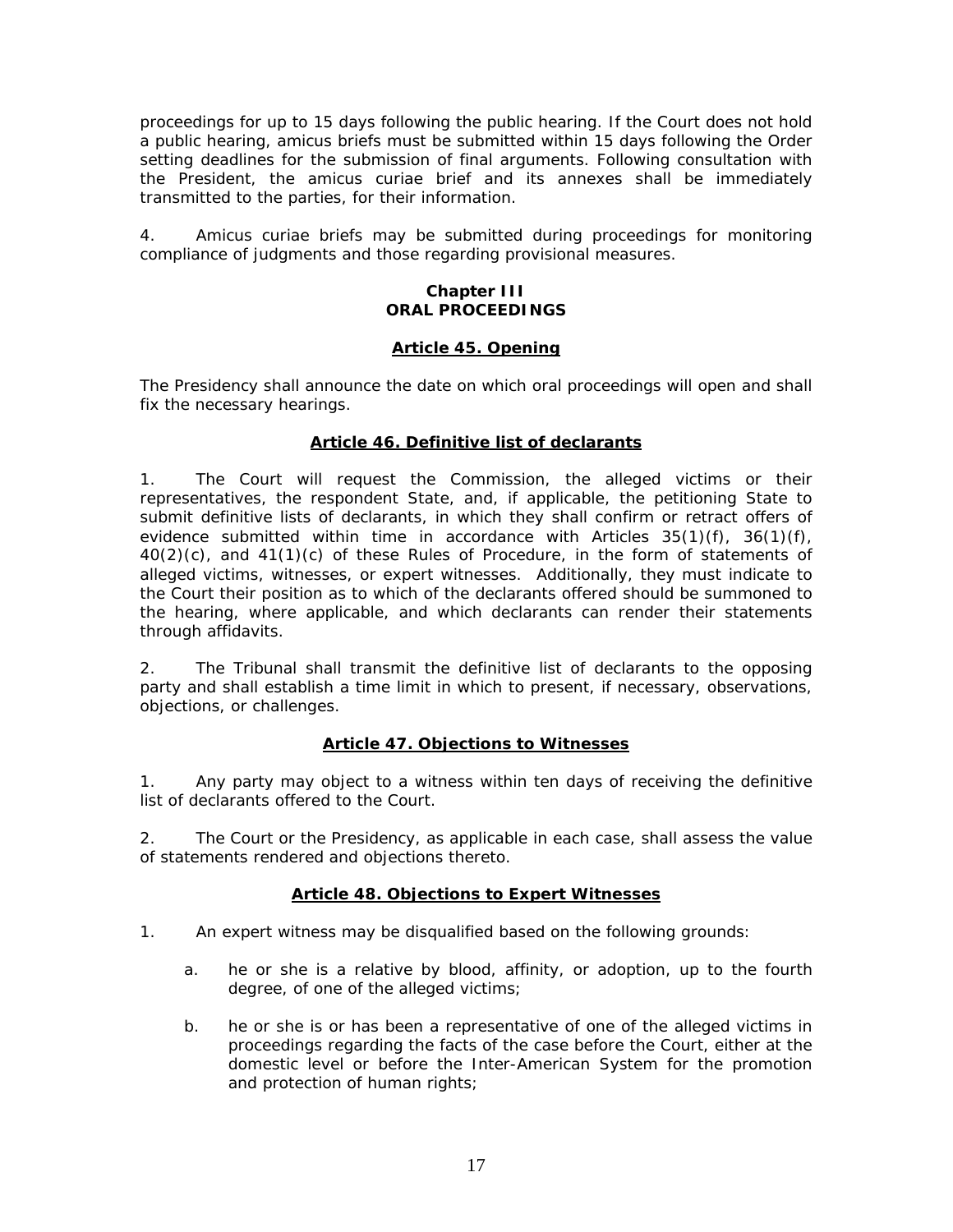- c. he or she currently has, or has had, close ties with the proposing party, or is, or has been, a subordinate of the proposing party, and the Court considers that his or her impartiality may be affected;
- d. he or she is, or has been, an officer of the Inter-American Commission on Human Rights with knowledge of the contentious case in which his or her expert opinion is required;
- e. he or she is or has been an Agent of the respondent State in the contentious case in which his or her expert opinion is required;
- f. he or she has previously intervened, in any capacity and before any organ, whether national or international, in relation to the same case.

2. Objections shall be presented within 10 days of receipt of the definitive list of expert witnesses offered to the Court.

3. The Presidency shall communicate to the expert witness in question objections made against him or her and shall establish a time limit for the expert witness to present observations thereto. All of this shall be transmitted to those who form part of the proceedings. The Court or presiding judge shall subsequently decide on the matter.

### **Article 49. Substitution of Declarants Offered**

Exceptionally, upon receiving a well-founded request from a party and after hearing the opinion of the opposing party, the Court may accept the replacement of a declarant, as long as his or her replacement is identified, and always respecting the object of the statement, testimony, or expert opinion originally offered.

### **Article 50. Offering, Convocation, and Appearance of Declarants**

1. The Court or its Presidency shall issue an order deciding on the observations, objections, and challenges presented, as applicable; defining the object of the statement of each one of the declarants; requiring the submission of the affidavits deemed appropriate; and summoning all those the Court deems appropriate to a hearing, if necessary.

2. The party who has proposed a statement shall notify the declarant of the order mentioned in the preceding paragraph.

3. Statements shall be limited to the object defined by the Court in the order referred to in paragraph 1 of this Article. Exceptionally, upon receiving a wellfounded request and after hearing the opinion of the opposing party, the Court may modify the object of the statement or admit a statement that has exceeded the object established.

4. The party who offers a declarant shall be responsible for his or her appearance before the Tribunal or the submission of his or her affidavit, as applicable.

5. The alleged victims or their representatives, the respondent State, and, if applicable, the petitioning State may formulate questions in writing for the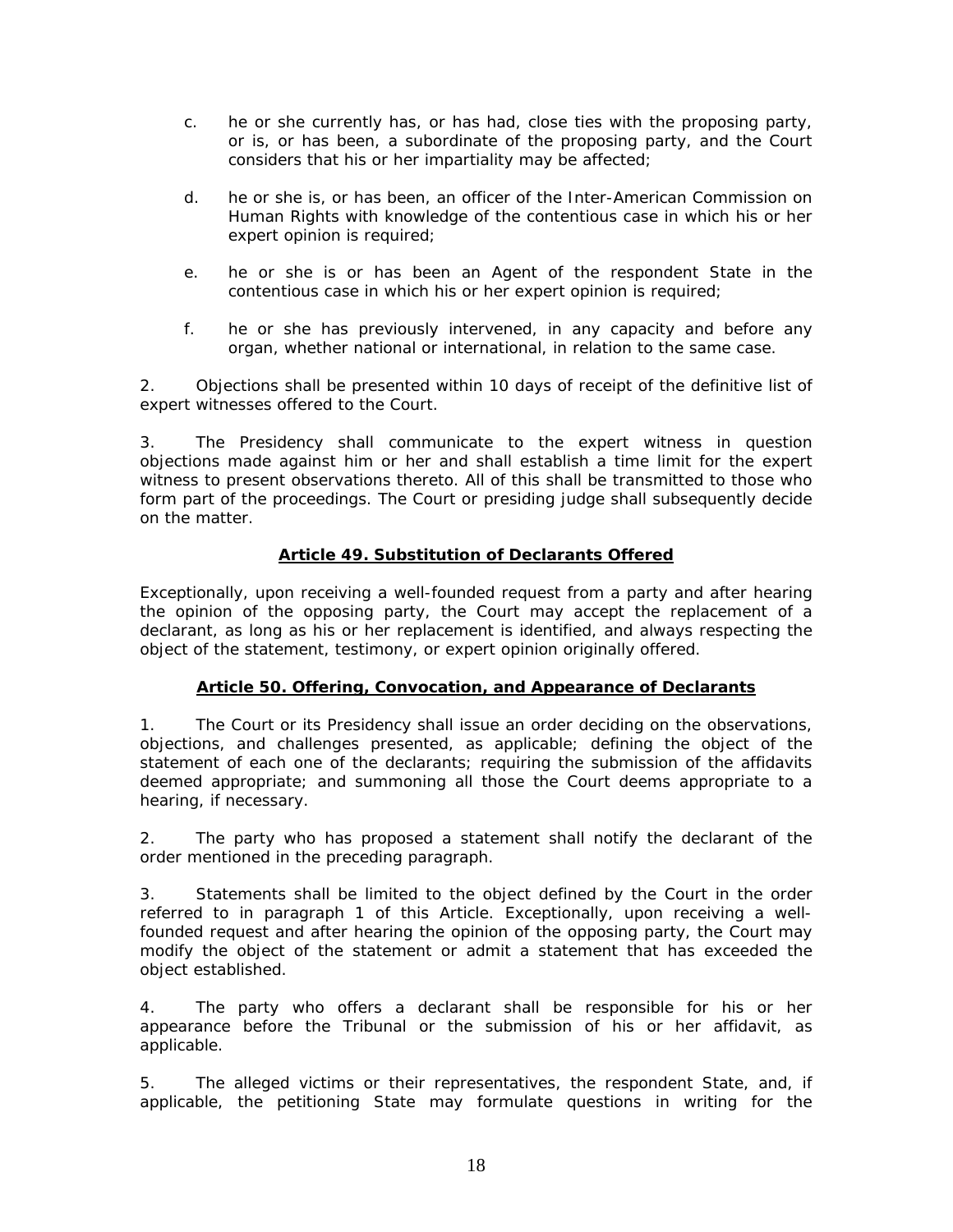declarants offered by the opposing party and, if applicable, by the Commission who have been convened by the Court to render their statements through affidavits. The Presidency can determine the pertinence of the questions formulated and can excuse the person being questioned from responding, unless the Court determines otherwise. Leading questions and questions that do not refer to the timelyestablished object of the statement shall not be admitted.

6. Once an affidavit is received, it shall be transmitted to the opposing party and, if applicable, to the Commission so that observations thereto may be submitted within the time limit established by the Court or its Presidency.

### **Article 51. Hearing**

1. First, the Commission will state the grounds of the report to which Article 50 of the Convention refers and of the presentation of the case before the Court, and set out any other matter that it considers relevant for its resolution.

2. Once the Commission has concluded the statement indicated in the preceding paragraph, the Presidency shall call those declarants who have been summoned in accordance with Article 50(1) of these Rules of Procedure so that they may be interrogated in conformity with the Article that follows. The interrogation of the declarant shall be initiated by the party that has proposed said declarant.

3. After his or her identity has been established, and before testifying, the witness shall take an oath or make a solemn declaration stating that he or she will speak the truth, the whole truth, and nothing but the truth.

4. After his or her identity has been established by the Court, and before performing his or her task, the expert witness shall take an oath or make a solemn declaration stating that he or she will discharge his or her duties honorably and conscientiously.

5. The identities of alleged victims shall be established; however, alleged victims shall not take an oath.

6. Those alleged victims and witnesses who have not rendered their statements before the Court may not be present while the statement of another alleged victim, witness, or expert witness is being delivered at the hearing.

7. Once the Court has heard the declarants summoned and the Judges have questioned them, the Presidency shall allow the victims or their representatives and the respondent State to present their oral arguments to the Tribunal. Subsequently, the Presidency shall allow the victims or their representatives and the State to present a rebuttal and surrebuttal, respectively.

8. Once the oral arguments have concluded, the Commission shall present its final observations.

9. Finally, the President shall call upon the Judges of the Tribunal, in reverse order according to the system of precedence established in Article 13 of the Statute, so that they may ask questions to the Commission, the victims or their representatives, and the State, if they so desire.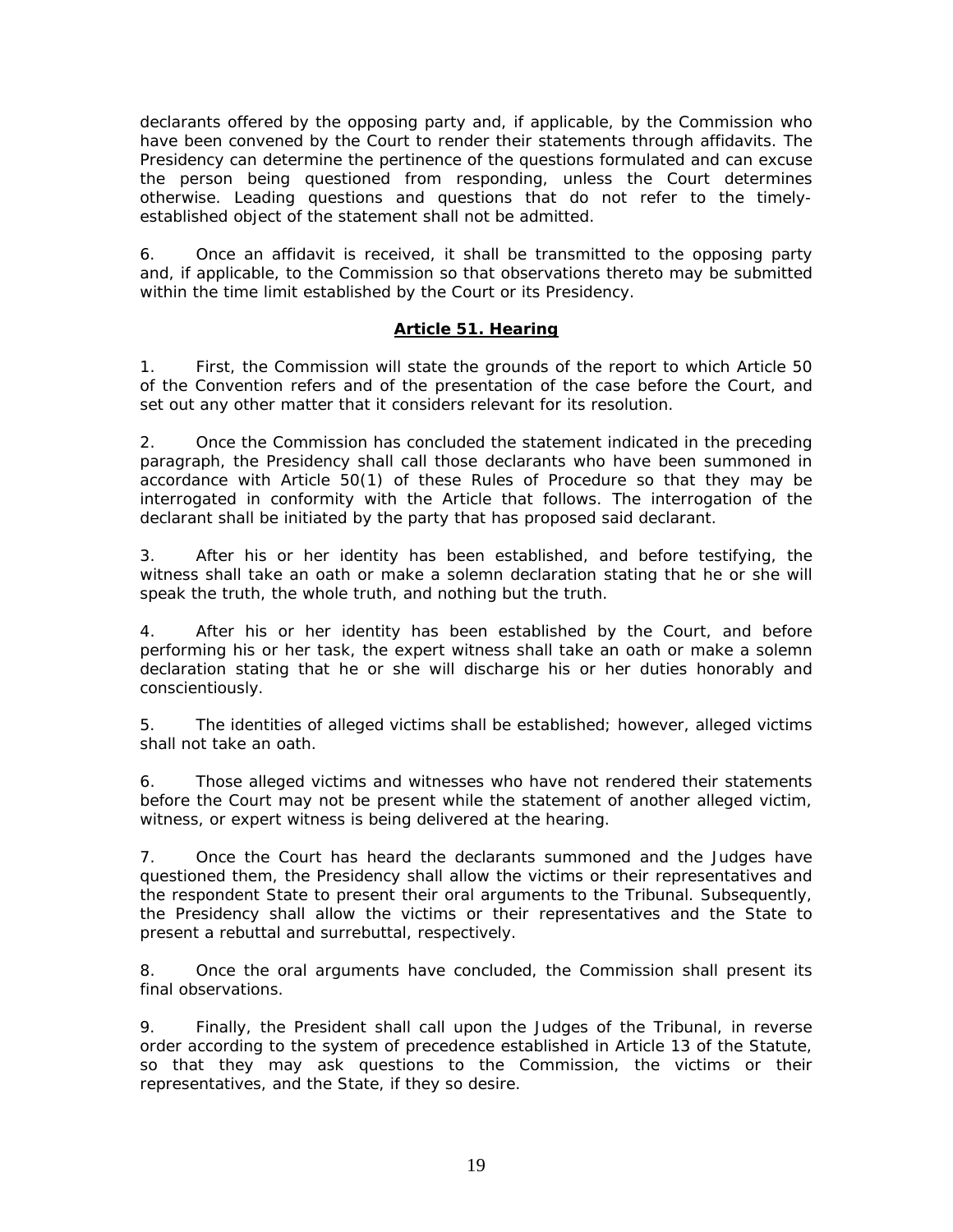10. In cases that are not submitted to this Tribunal by the Commission, the Presidency shall conduct hearings, determine the order in which those who will intervene in the proceedings shall submit their statements to the Court, and determine the measures appropriate so that hearings are carried out in the best possible manner.

11. The Court may receive the statements of witnesses, expert witnesses, or alleged victims through the use of electronic audio-visual means.

## **Article 52. Questions during the debates**

1. The Judges may formulate the questions they deem appropriate to all those who appear before the Court.

2. Alleged victims, witnesses, expert witnesses, and all other persons that the Court decides to hear may be interrogated by the alleged victims or their representatives, the respondent State, and, if applicable, the petitioning State. Interrogations shall be moderated by the Presidency.

3. The Commission may interrogate the expert witnesses that it has proposed in accordance with Article 35(1)(f) of these Rules of Procedure. It may also interrogate expert witnesses proposed by the alleged victims, the respondent State and, if applicable, the petitioning State, if authorized by the Court upon receiving a wellgrounded request therefor, when the Inter-American public order of human rights is affected in a significant manner and the statement in question regards a topic included in the statement of an expert witness offered by the Commission.

4. The Presidency shall have the faculty of deciding the pertinence of questions posed and of excusing the party being questioned from answering, unless the Court deems otherwise. Leading questions shall not be admitted.

### **Article 53. Protection of Alleged Victims, Witnesses, Expert Witnesses, Representatives, and Legal Advisers**

States may not institute proceedings against witnesses, expert witnesses, or alleged victims, or their representatives or legal advisers, nor exert pressure on them or on their families on account of statements, opinions, or legal defenses presented to the Court.

### **Article 54. Failure to Appear or False Testimony**

When a person summoned to appear or declare before the Court fails to appear or refuses to render a statement without legitimate cause, or when, in the opinion of the Court, he or she has violated his or her oath or solemn declaration, the Court shall inform the State with jurisdiction over that witness so that appropriate action may be taken under the relevant domestic legislation.

# **Article 55. Minutes of the Hearings**

- 1. At each hearing, the Secretariat will keep a record of:
	- a. the names of the Judges present;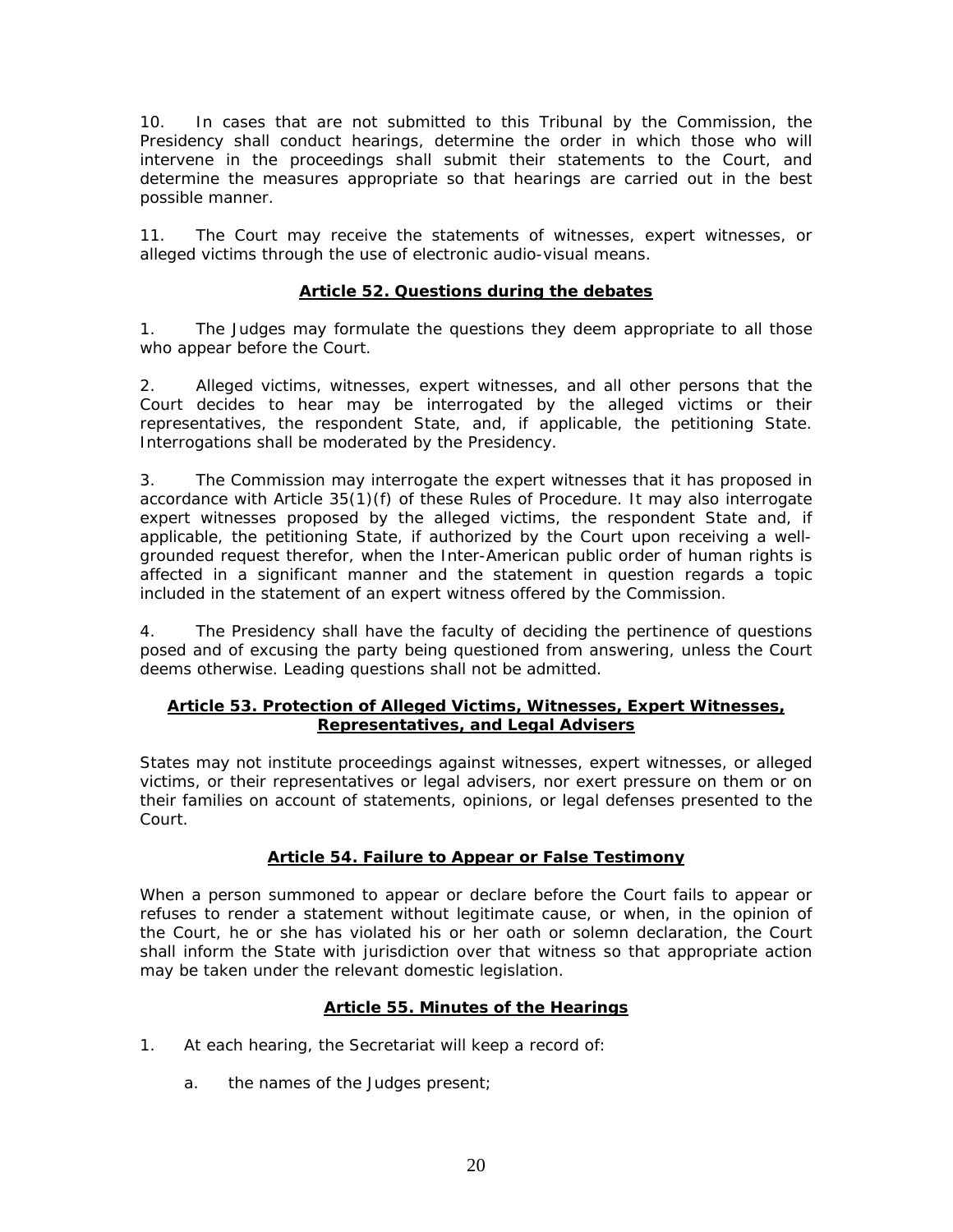- b. the names of those intervening at the hearing;
- c. the names and personal information of the declarants who have rendered statements.

2. The Secretariat shall record the hearings and annex a copy of the recording to the case file.

3. The Agents, Delegates, and victims or alleged victims, or their representatives, shall receive a copy of the recording of the public hearing as soon as possible.

#### **Chapter IV FINAL WRITTEN PROCEEDINGS**

### **Article 56. Final Written Arguments**

1. The alleged victims or their representatives, the respondent State, and, if applicable, the petitioning State shall have the opportunity to present final written arguments within the term established by the Presidency.

2. The Commission may submit final written observations within the term established in the previous section.

#### **Chapter V EVIDENCE**

### **Article 57. Admission**

1. Items of evidence tendered before the Commission will be incorporated into the case file as long as they have been received in adversarial proceedings, unless the Court considers it indispensable to duplicate them.

2. Exceptionally, and having heard the opinion of all those participating in the proceedings, the Court may admit evidence if the party that has offered it adequately explains that the evidence was not presented or offered at the procedural moments established in Articles 35(1), 36(1), 40(2), and 41(1) of these Rules of Procedure due to *force majeure* or serious impediment. Additionally, the Court may admit evidence that refers to an event which occurred after the procedural moments indicated.

### **Article 58. Procedure for Taking Evidence**

The Court may, at any stage of the proceedings:

- a. Obtain, on its own motion, any evidence it considers helpful and necessary. In particular, it may hear, as an alleged victim, witness, expert witness, or in any other capacity, any person whose statement, testimony, or opinion it deems to be relevant.
- b. Request the Commission; the victims or alleged victims, or their representatives; the respondent State; and, if applicable, the petitioning State to submit any evidence that they may be able to provide or any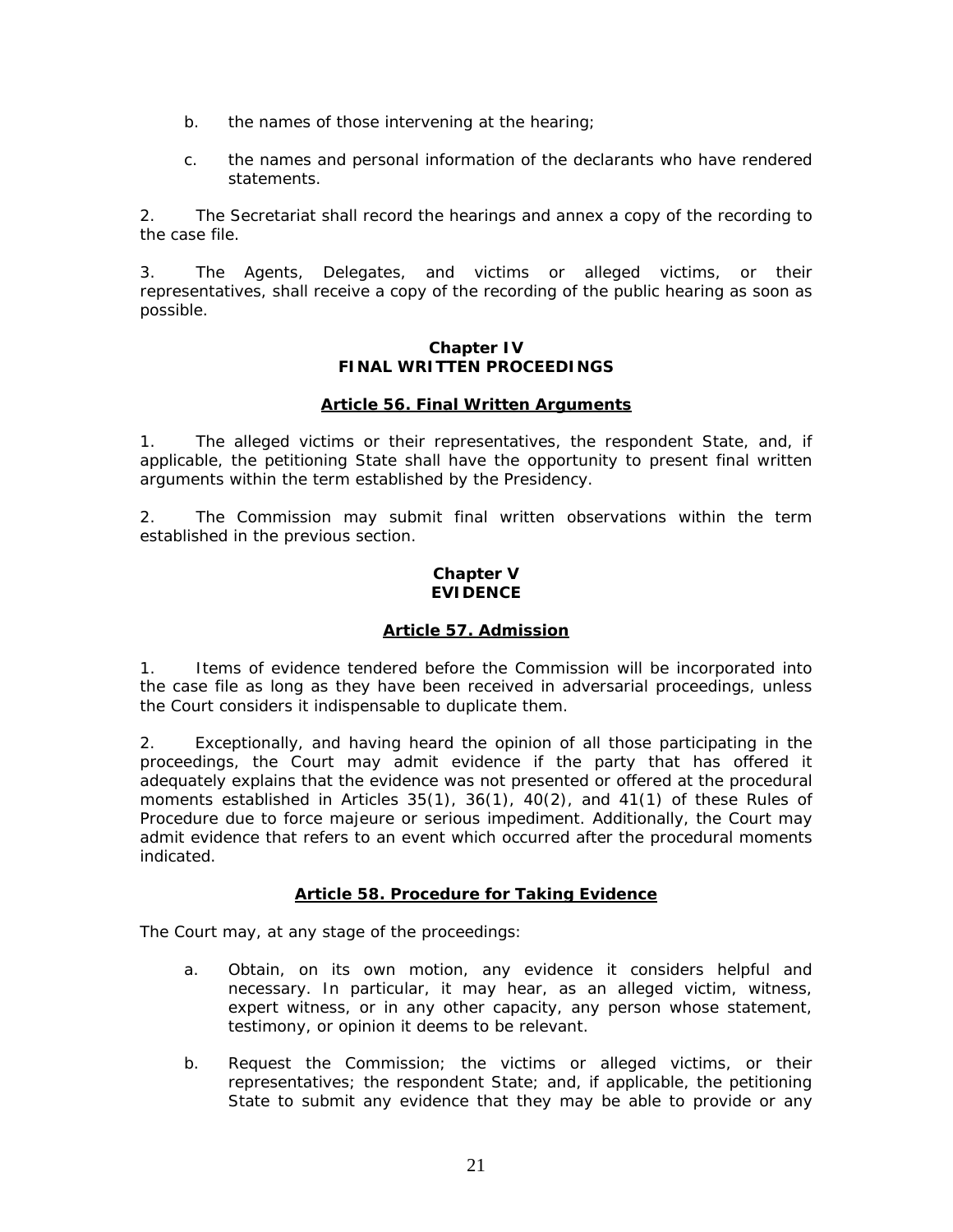explanation or statement that, in the Court's opinion, may be useful.

- c. Request any entity, office, organ, or authority of its choice to obtain information, express an opinion, or deliver a report or pronouncement on any given point. Such documents may not be published without the authorization of the Court.
- d. Commission one or more of its members to take steps in the advancement of the proceedings, including hearings at the seat of the Court or at a different location.
- e. If it is impossible to proceed according to the terms established in the previous paragraph, the Judges may commission the Secretariat to take necessary steps in the advancement of the proceedings**.**

### **Article 59. Incomplete or Illegible evidence**

Any item of evidence submitted to the Court must be complete and intelligible. Otherwise, the Court shall grant the party that has offered the item of evidence a deadline within which to correct its defects or to submit relevant clarifications. Failure to submit the requested clarifications or corrections will result in the Court considering the evidence as not tendered.

### **Article 60. Cost of Evidence**

Whoever offers an item of evidence shall cover the costs generated by its production.

### **Chapter VI DISCONTINUANCE, ACQUIESCENCE, AND FRIENDLY SETTLEMENT**

### **Article 61. Discontinuance of a Case**

When the entity that has presented the case notifies the Court of its intention not to proceed with it, the Court shall, after hearing the opinions of all those participating in the proceedings, decide on the matter and determine the juridical effects of that decision.

### **Article 62. Acquiescence**

If the respondent informs the Court of its acceptance of the facts or its total or partial acquiescence to the claims stated in the presentation of the case or the brief submitted by the alleged victims or their representatives, the Court shall decide, having heard the opinions of all those participating in the proceedings and at the appropriate procedural moment, whether to accept that acquiescence, and shall rule upon its juridical effects.

### **Article 63. Friendly Settlement**

When the Commission; the victims or alleged victims, or their representatives; the respondent State; or, if applicable, the petitioning State in a case before the Court inform it of the existence of a friendly settlement, compromise, or any other occurrence likely to lead to a settlement of the dispute, the Court shall rule upon its admissibility and juridical effects at the appropriate procedural time.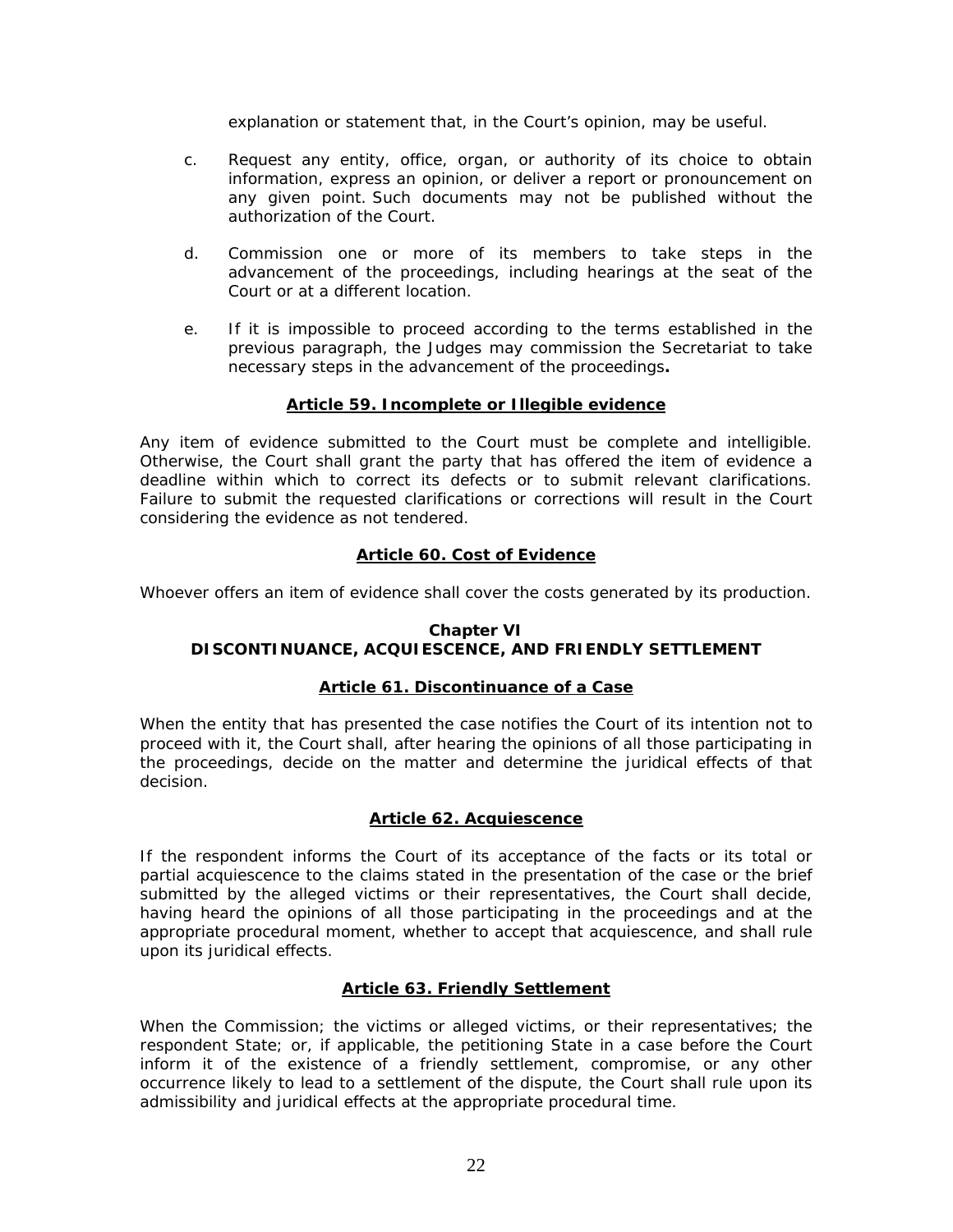### **Article 64. Continuation of a Case**

Bearing in mind its responsibility to protect human rights, the Court may decide to continue the consideration of a case notwithstanding the existence of the conditions indicated in the preceding Articles.

#### **Chapter VII JUDGMENTS**

#### **Article 65. Contents of the Judgment**

- 1. The judgment shall contain:
	- a. the names of the person who presides in the Court, the Judges who rendered the decision, the Secretary, and the Deputy Secretary;
	- b. the identity of those who participate in the proceedings and their representatives;
	- c. a description of the proceedings;
	- d. the facts of the case;
	- e. the submissions of the Commission, the victims or their representatives, the respondent State, and, if applicable, the petitioning State;
	- f. the legal arguments;
	- g. the ruling on the case;
	- h. the decision on reparations and costs, if applicable;
	- i. the result of the voting;
	- j. a statement indicating which text of the judgment is authentic.

2. Any Judge who has taken part in the consideration of a case is entitled to append a separate reasoned opinion to the judgment, concurring or dissenting. These opinions shall be submitted within a time limit to be fixed by the Presidency so that the other Judges may take cognizance thereof before notice of the judgment is served. Said opinions shall only refer to the issues covered in the judgment.

#### **Article 66. Judgment on reparations and costs**

1. When no specific ruling on reparations and costs has been made in the judgment on the merits, the Court shall set the date and determine the procedure for the deferred decision thereon.

2. If the Court is informed that the victims or their representatives, the respondent State, and, if applicable, the petitioning State have reached an agreement with respect to the execution of the judgment on the merits, it shall verify that the agreement accords with the Convention and rule accordingly.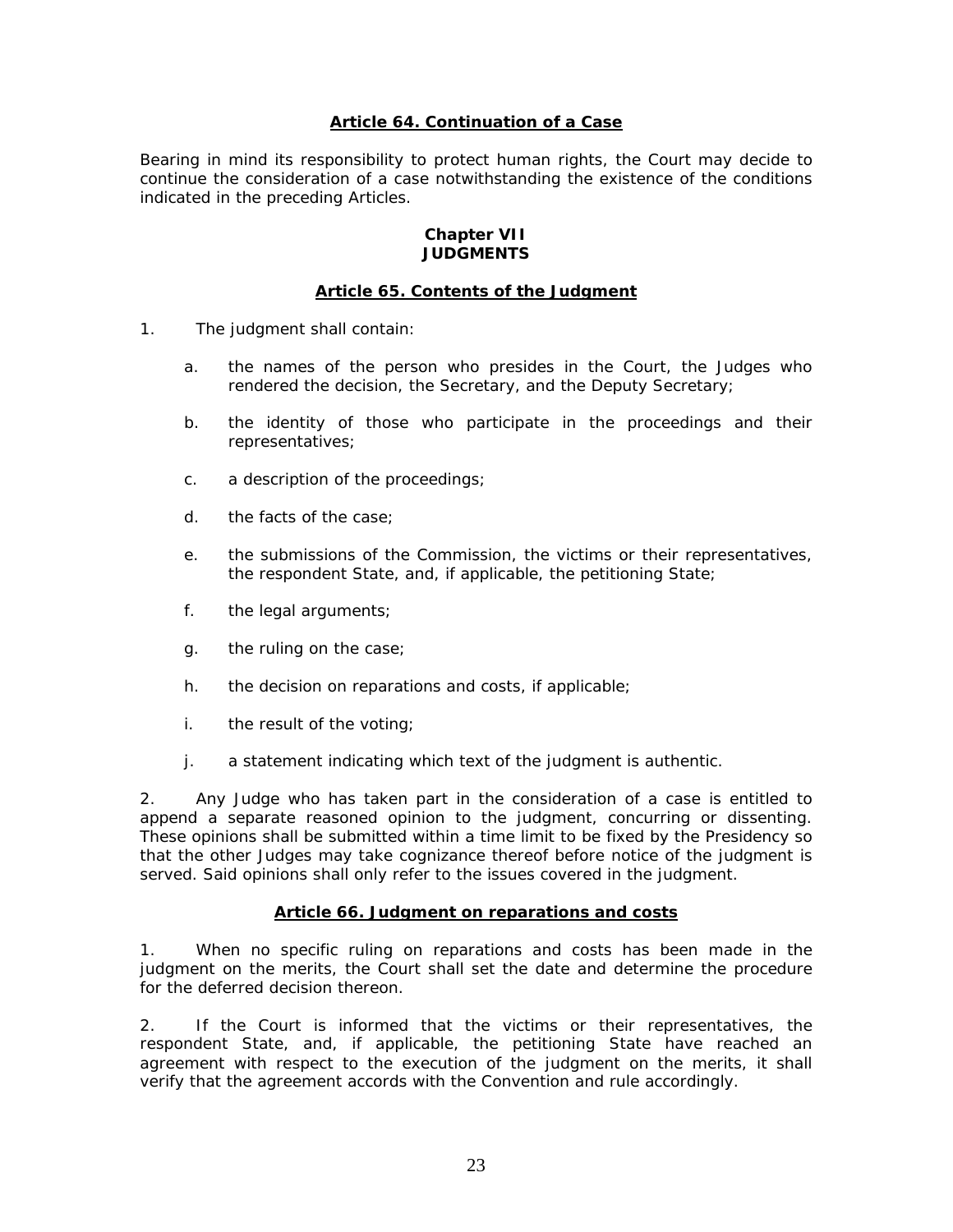## **Article 67. Delivery and Communication of the Judgment**

1. When a case is ready for judgment, the Court shall deliberate in private and approve the judgment, which shall be notified by the Secretariat to the Commission; the victims or alleged victims, or their representatives; the respondent State; and, if applicable, the petitioning State.

2. Until notice of the judgment has been served, its text, legal arguments, and votes shall remain secret.

3. Judgments shall be signed by all of the Judges who participated in the voting and by the Secretary. However, a judgment signed by the majority of the Judges and the Secretary shall also be valid.

4. Separate opinions, concurring or dissenting, shall be signed by the Judges submitting them and by the Secretary.

5. The judgments shall conclude with an order, signed by the Presidency and the Secretary and sealed by the latter, providing for the communication and execution of the judgment.

6. The originals of the judgments shall be deposited in the archives of the Court. The Secretary shall dispatch certified copies to the States Parties; the Commission; the victims or alleged victims, or their representatives; the respondent State; the petitioning State, if applicable; the Permanent Council through its Presidency; the Secretary General of the OAS; and any other interested person who requests them.

# **Article 68. Request for Interpretation**

1. The request for interpretation referred to in Article 67 of the Convention may be made in connection with judgments on preliminary objections, on the merits, or on reparations and costs, and shall be filed with the Secretariat. It shall state with precision questions relating to the meaning or scope of the judgment of which interpretation is requested.

2. The Secretary shall transmit the request for interpretation to all those participating in the case and shall invite them to submit any written comments they deem relevant within the time limit established by the Presidency.

3. When considering a request for interpretation, the Court shall be composed, whenever possible, of the same Judges who delivered the judgment whose interpretation is being sought. However, in the event of death, resignation, impediment, recusal, or disqualification, the judge in question shall be replaced pursuant to Article 17 of these Rules.

4. A request for interpretation shall not suspend the effect of the judgment.

5. The Court shall determine the procedure to be followed and shall render its decision in the form of a judgment.

### **Article 69. Procedure for Monitoring Compliance with Judgments and Other Decisions of the Court**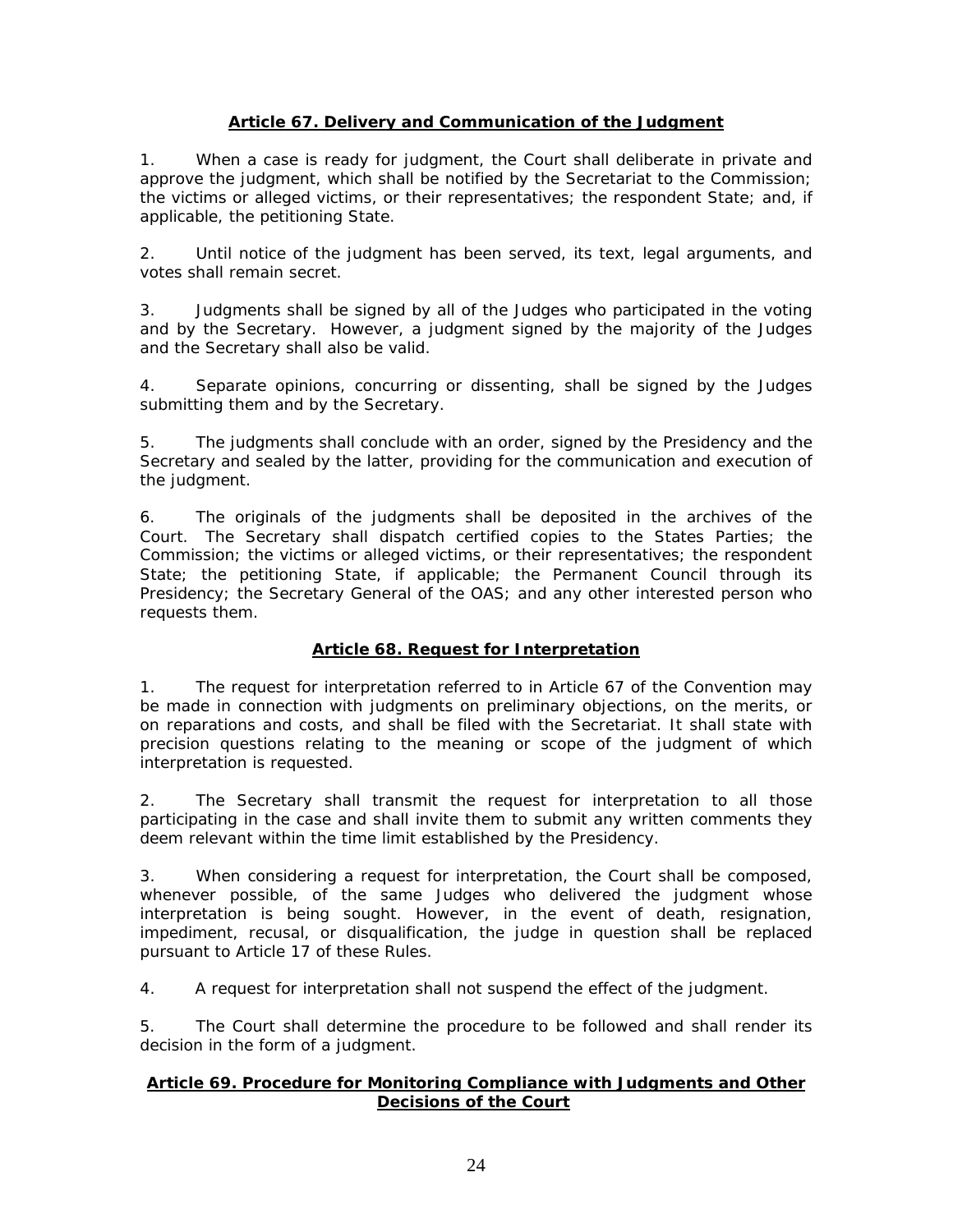1. The procedure for monitoring compliance with the judgments and other decisions of the Court shall be carried out through the submission of reports by the State and observations to those reports by the victims or their legal representatives. The Commission shall present observations to the State's reports and to the observations of the victims or their representatives.

2. The Court may require from other sources of information relevant data regarding the case in order to evaluate compliance therewith. To that end, the Tribunal may also request the expert opinions or reports that it considers appropriate.

3. When it deems it appropriate, the Tribunal may convene the State and the victims' representatives to a hearing in order to monitor compliance with its decisions; the Court shall hear the opinion of the Commission at that hearing.

4. Once the Tribunal has obtained all relevant information, it shall determine the state of compliance with its decisions and issue the relevant orders.

5. These rules also apply to cases that have not been submitted by the Commission.

### **TITLE III ADVISORY OPINIONS**

### **Article 70. Interpretation of the Convention**

1. Requests for an advisory opinion under Article 64(1) of the Convention shall state with precision the specific questions on which the opinion of the Court is being sought.

2. Requests for an advisory opinion submitted by a Member State or by the Commission shall, in addition, identify the provisions to be interpreted, the considerations giving rise to the request, and the names and addresses of the Agent or the Delegates.

3. If the advisory opinion is sought by an OAS organ other than the Commission, the request shall also specify how it relates to the sphere of competence of the organ in question, in addition to the information listed in the preceding paragraph.

# **Article 71. Interpretation of Other Treaties**

1. If, as provided for in Article 64(1) of the Convention, the interpretation requested refers to other treaties concerning the protection of human rights in the American States, the request shall indicate the name of the treaty and parties thereto, the specific questions on which the opinion of the Court is being sought, and the considerations giving rise to the request.

2. If the request is submitted by an OAS organ, it shall indicate how the subject of the request falls within its sphere of competence.

# **Article 72. Interpretation of Domestic Laws**

1. A request for an advisory opinion presented pursuant to Article 64(2) of the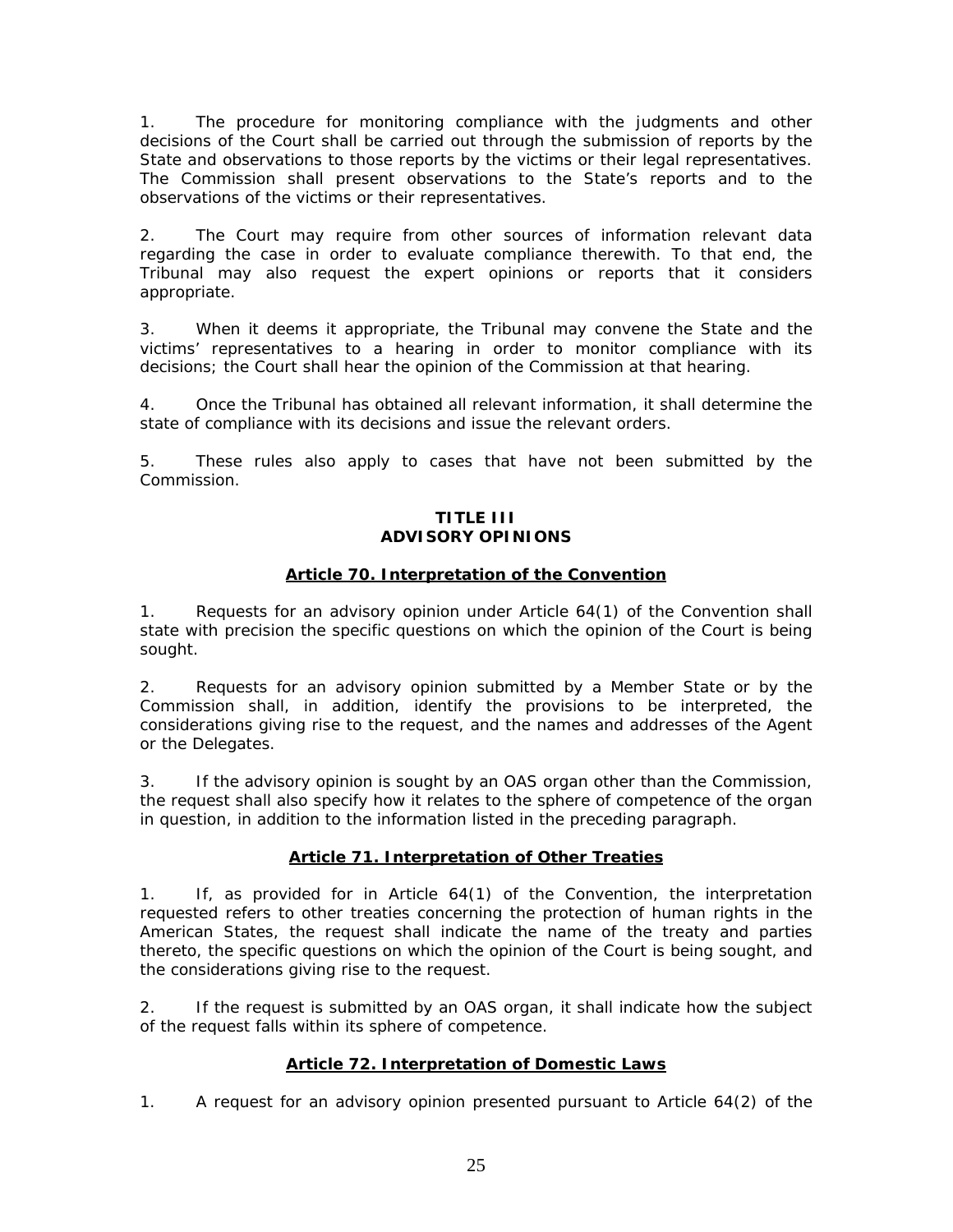Convention shall indicate the following:

- a. the provisions of domestic law and of the Convention or of other treaties concerning the protection of human rights to which the request relates;
- b. the specific questions on which the opinion of the Court is being sought;
- c. the name and address of the requesting party's Agent.

2. Copies of the domestic laws referred to in the request shall accompany the application.

### **Article 73. Procedure**

1. Upon receipt of a request for an advisory opinion, the Secretary shall transmit copies thereof to all of the Member States, the Commission, the Permanent Council through its Presidency, the Secretary General, and, if applicable, to the OAS organs whose sphere of competence is referred to in the request.

2. The Presidency shall establish a time limit for the filing of written comments by the interested parties.

3. The Presidency may invite or authorize any interested party to submit a written opinion on the issues covered by the request. If the request is governed by Article 64(2) of the Convention, the Presidency may do so after prior consultation with the Agent.

4. At the conclusion of the written proceedings, the Court shall decide whether oral proceedings should take place and shall establish the date for a hearing, unless it delegates the latter task to the Presidency. Prior consultation with the Agent is required in cases governed by Article 64(2) of the Convention.

# **Article 74. Application by Analogy**

The Court shall apply the provisions of Title II of these Rules to advisory proceedings to the extent that it deems them to be compatible.

### **Article 75. Delivery and Content of Advisory Opinions**

- 1. The delivery of advisory opinions shall be governed by Article 67 of these Rules.
- 2. Advisory opinions shall contain:
	- a. the names of the person who presides in the Court, the Judges who rendered the opinion, the Secretary, and the Deputy Secretary;
	- b. the issues presented to the Court;
	- c. a description of the proceedings;
	- d. the legal arguments;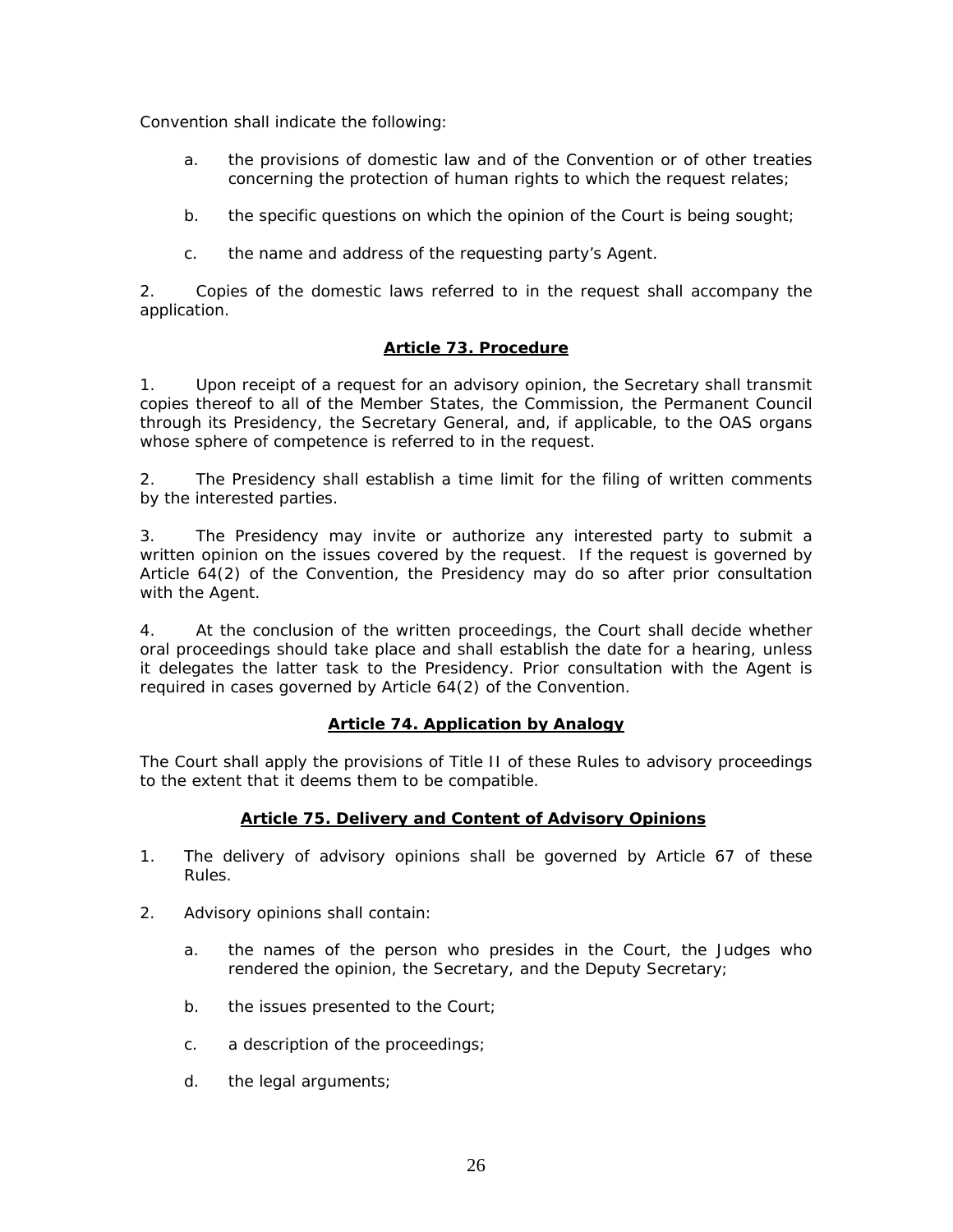- e. the opinion of the Court;
- f. a statement indicating which text of the opinion is authentic.

3. Any judge who has taken part in the delivery of an advisory opinion is entitled to append a separate reasoned opinion, concurring or dissenting, to that of the Court. These opinions shall be submitted within a time limit to be fixed by the Presidency, so that the other Judges can take cognizance thereof before the advisory opinion is served. Advisory opinions shall be published in accordance with Article 32(1)(a) of these Rules.

4. Advisory opinions may be delivered in public.

## **TITLE IV RECTIFICATION OF ERRORS**

### **Article 76. Rectification of errors in judgments and other decisions**

The Court may, on its own motion or at the request of any of the parties to the case, within one month of the notice of the judgment or order, rectify obvious mistakes, clerical errors, or errors in calculation. The Commission, the victims or their representatives, the respondent State, and, if applicable, the petitioning State shall be notified if an error is rectified.

#### **TITLE V FINAL AND TEMPORARY PROVISIONS**

### **Article 77. Amendments to the Rules of Procedure**

These Rules of Procedure may be amended by the decision of an absolute majority of the Titular Judges of the Court. Upon their entry into force, earlier versions of the Rules of Procedure are repealed.

# **Article 78. Entering into force**

These Rules of Procedure will enter into force on January 1, 2010.

### **Article 79. Application**

1. Contentious cases which have been submitted for the consideration of the Court before January 1, 2010, will continue to be processed, until the issuance of a judgment, in accordance to the previous Rules of Procedure.

2. In cases in which the Commission has adopted a report under article 50 of the Convention before the these Rules of Procedure have come into force, the presentation of the case before the Court will be governed by Articles 33 and 34 of the Rules of Procedure previously in force.<sup>3</sup> Statements shall be received with the aid

 $\frac{1}{3}$ **Article 33. Institution of the Proceedings**

For a case to be referred to the Court under Article 61(1) of the Convention, an application must be filed with the Secretariat of the Court in its working languages. Though the filing of an application in only one working language shall not suspend the proceeding, translations into the other language or languages must be submitted within 30 days.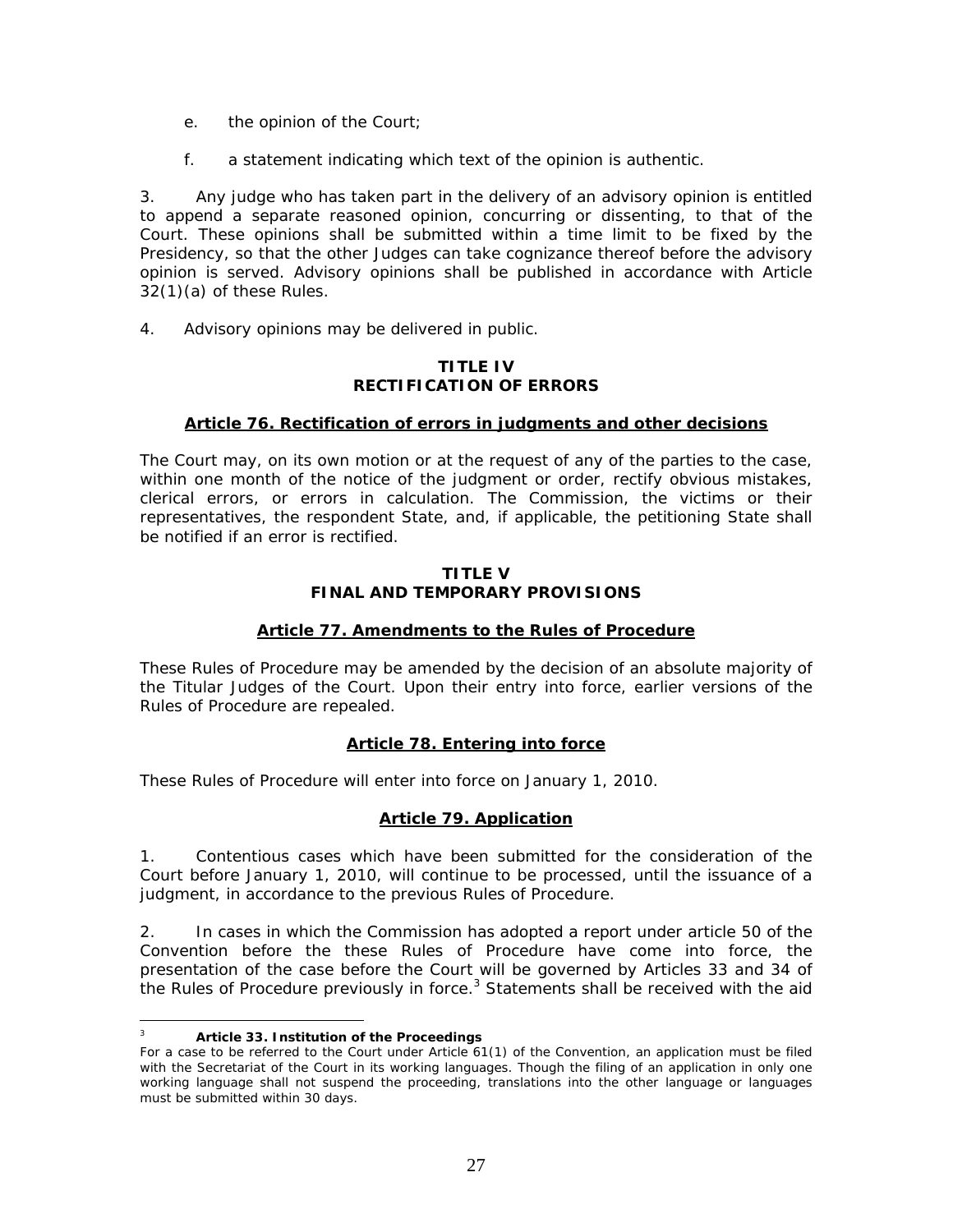of the Victim's Legal Assistance Fund, and the dispositions of these Rules of Procedure shall apply.

Done at the seat of the Inter-American Court of Human Rights in San José, Costa Rica, on this  $24<sup>th</sup>$  day of November, 2009.

#### **Article 34. Filing of the Application**

The brief containing the application shall indicate:

 $\overline{a}$ 

- 2. the names of the Agents or the Delegates.
- 3. If this information is not provided in the application, the Commission, in its capacity as guarantor of the public interest under the American Convention, shall represent the alleged victims in order to ensure that they enjoy legal defense.

If the application is filed by the Commission, it shall be accompanied by the report referred to in Article 50 of the Convention.

<sup>1.</sup> the claims (including those relating to reparations and costs); the parties to the case; a statement of the facts; the orders on the opening of the proceeding and the admissibility of the petition by the Commission; the supporting evidence, with an indication of the facts on which it will bear; the individualization of the witnesses and expert witnesses and the subject of their declarations; and the legal arguments and pertinent conclusions. In addition, the Commission shall include the name and address of the alleged victims, or of their duly accredited representatives, when this is possible.